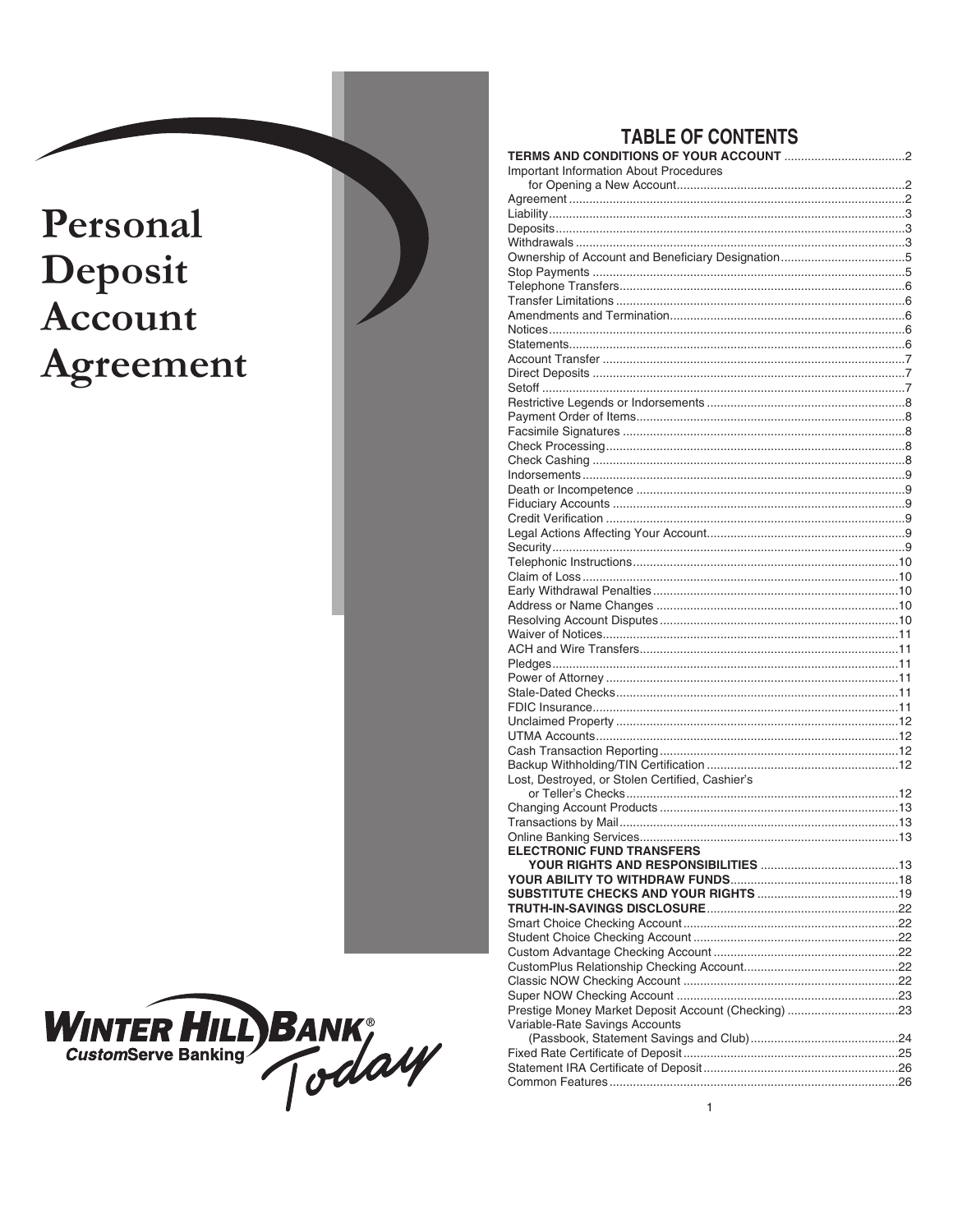# **TERMS AND CONDITIONS OF YOUR ACCOUNT**

#### **IMPORTANT INFORMATION ABOUT PROCEDURES FOR OPENING A**

**NEW ACCOUNT -** To help the government fight the funding of terrorism and money laundering activities, federal law requires all financial institutions to obtain, verify, and record information that identifies each person who opens an account.

Evidence to establish your identity or the authenticity of any signature may also be required when deemed necessary or appropriate by us. We reserve the right to request from you from time to time new signature(s) or any other documentation necessary to establish your identity or the authenticity of any signature. You agree to hold us harmless for refusing to pay or to release funds or to take any other action relating to your account where the refusal is based on your failure to provide the signatures or documentation requested by us.

All depositors are required to provide a valid Tax Identifying Number to us. We have the right to refuse any account if the Depositor does not provide a valid Tax Identifying Number and does not certify to the accuracy of that number under the penalties of perjury.

What this means for you: When you open an account, we will ask for your name, address, date of birth, and other information that will allow us to identify you. We may also ask to see your driver's license or other identifying documents.

You may be asked several questions and to provide one or more forms of identification to fulfill this requirement. In some instances we may use outside sources to confirm the information. The information you provide is protected by our privacy policy and federal law.

**AGREEMENT -** This document, along with any other documents we give you pertaining to your account(s), is a contract that establishes rules which control your account(s) with us. Please read this carefully and retain it for future reference. If you sign the signature card or open or continue to use the account, you agree to these rules. You will receive a separate schedule of rates, qualifying balances, and fees if they are not included in this document. If you have any questions, please call us.

This agreement is subject to applicable federal laws, the laws of the state of Massachusetts and other applicable rules such as the operating letters of the Federal Reserve Banks and payment processing system rules (except to the extent that this agreement can and does vary such rules or laws). The body of state and federal law that governs our relationship with you, however, is too large and complex to be reproduced here. The purpose of this document is to:

(1) summarize some laws that apply to common transactions;

- (2) establish rules to cover transactions or events which the law does not regulate;
- (3) establish rules for certain transactions or events which the law regulates but permits variation by agreement; and
- (4) give you disclosures of some of our policies to which you may be entitled or in which you may be interested.

If any provision of this document is found to be unenforceable according to its terms, all remaining provisions will continue in full force and effect. We may permit some variations from our standard agreement, but we must agree to any variation in writing either on the signature card for your account or in some other document. Nothing in this document is intended to vary our duty to act in good faith and with ordinary care when required by law.

As used in this document the words "we," "our," and "us" mean the financial institution and the words "you" and "your" mean the account holder(s) and anyone else with the authority to deposit, withdraw, or exercise control over the funds in the account. However, this agreement does not intend, and the terms "you" and "your" should not be interpreted, to expand an individual's responsibility for an organization's liability. If this account is owned by a corporation, partnership or other organization, individual liability is determined by the laws generally applicable to that type of organization. The headings in this document are for convenience or reference only and will not govern the interpretation of the provisions. Unless it would be

inconsistent to do so, words and phrases used in this document should be construed so the singular includes the plural and the plural includes the singular.

**LIABILITY -** You agree, for yourself (and the person or entity you represent if you sign as a representative of another) to the terms of this account and the schedule of fees. You authorize us to deduct these fees, without notice to you, directly from the account balance as accrued. You will pay any additional reasonable fees for services you request which are not covered by this agreement.

Each of you also agrees to be jointly and severally (individually) liable for any account shortage resulting from charges or overdrafts, whether caused by you or another with access to this account. This liability is due immediately, and we can deduct any amounts deposited into the account and apply those amounts to the shortage. You have no right to defer payment of this liability, and you are liable regardless of whether you signed the item or benefited from the charge or overdraft.

You will be liable for our costs as well as for our reasonable attorneys' fees, to the extent permitted by law, whether incurred as a result of collection or in any other dispute involving your account. This includes, but is not limited to, disputes between you and another joint owner; you and an authorized signer or similar party; or a third party claiming an interest in your account. This also includes any action that you or a third party takes regarding the account that causes us, in good faith, to seek the advice of an attorney, whether or not we become involved in the dispute. All costs and attorneys' fees can be deducted from your account when they are incurred, without notice to you.

**DEPOSITS -** We will give only provisional credit until collection is final for any items, other than cash, we accept for deposit (including items drawn "on us"). Before settlement of any item becomes final, we act only as your agent, regardless of the form of indorsement or lack of indorsement on the item and even though we provide you provisional credit for the item. We may reverse any provisional credit for items that are lost, stolen, or returned. Unless prohibited by law, we also reserve the right to charge back to your account the amount of any item deposited to your account or cashed for you which was initially paid by the payor bank and which is later returned to us due to an allegedly forged, unauthorized or missing indorsement, claim of alteration, encoding error or other problem which in our judgment justifies reversal of credit. You authorize us to attempt to collect previously returned items without giving you notice, and in attempting to collect we may permit the payor bank to hold an item beyond the midnight deadline. Actual credit for deposits of, or payable in, foreign currency will be at the exchange rate in effect on final collection in U.S. dollars. We are not responsible for transactions by mail or outside depository until we actually record them. We will treat and record all transactions received after our "daily cutoff time" on a business day we are open, or received on a day we are not open for business, as if initiated on the next business day that we are open. At our option, we may take an item for collection rather than for deposit. If we accept a third-party check for deposit, we may require any third-party indorsers to verify or guarantee their indorsements, or indorse in our presence.

#### **WITHDRAWALS -**

**Generally -** Unless clearly indicated otherwise on the account records, any of you, acting alone, who signs to open the account or has authority to make withdrawals may withdraw or transfer all or any part of the account balance at any time. Each of you (until we receive written notice to the contrary) authorizes each other person who signs or has authority to make withdrawals to indorse any item payable to you or your order for deposit to this account or any other transaction with us.

**Postdated checks -** A postdated check is one which bears a date later than the date on which the check is written. We may properly pay and charge your account for a postdated check even though payment was made before the date of the check, unless we have received written notice of the postdating in time to have a reasonable opportunity to act. Because we process checks mechanically, your notice will not be effective and we will not be liable for failing to honor your notice unless it precisely identifies the number, date, amount and payee of the item.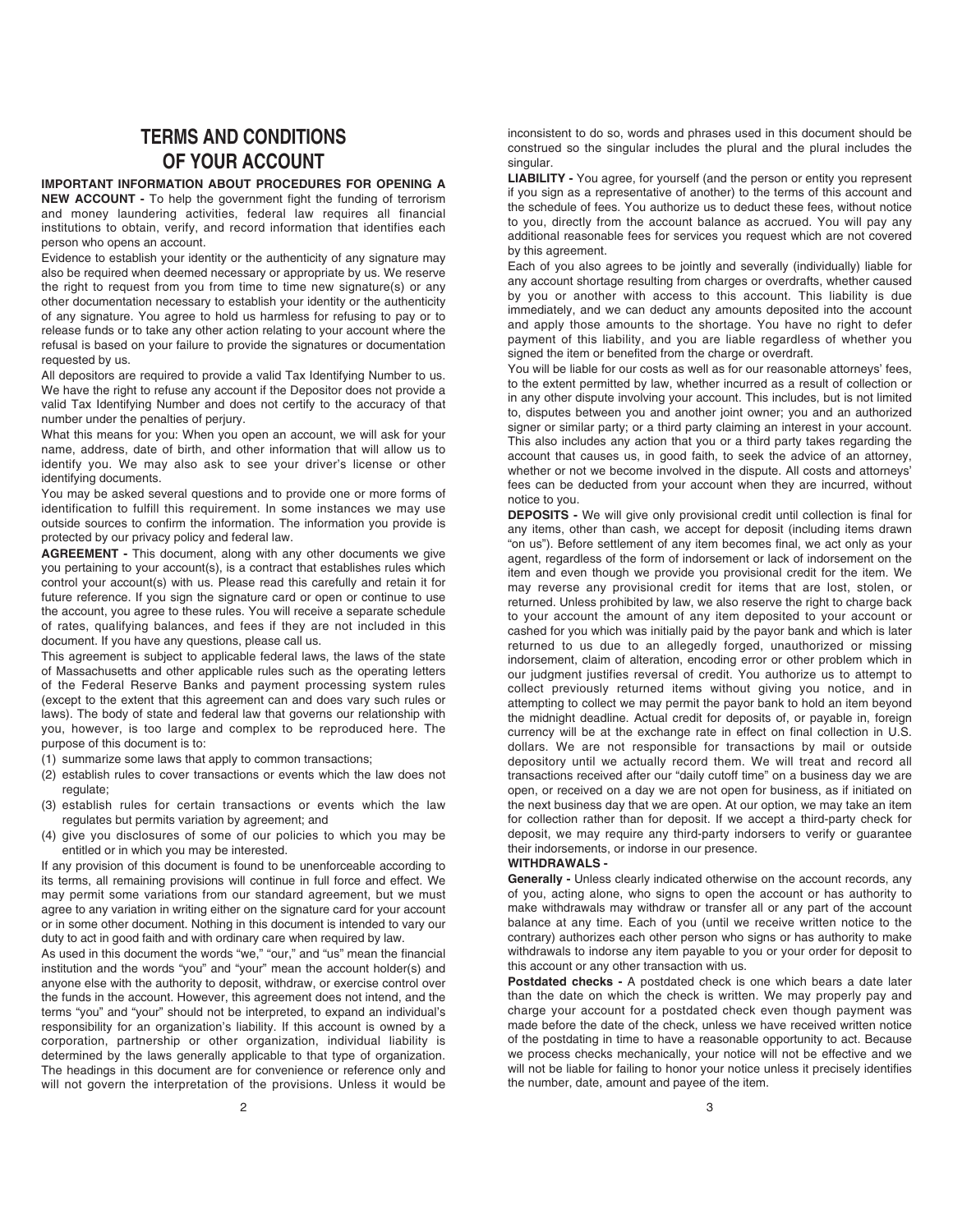**Checks and withdrawal rules -** If you do not purchase your check blanks from us, you must be certain that we approve the check blanks you purchase. We may refuse any withdrawal or transfer request which you attempt on forms not approved by us or by any method we do not specifically permit. We may refuse any withdrawal or transfer request which is greater in number than the frequency permitted, or which is for an amount greater or less than any withdrawal limitations. We will use the date the transaction is completed by us (as opposed to the date you initiate it) to apply the frequency limitations. In addition, we may place limitations on the account until your identity is verified.

Even if we honor a nonconforming request, we are not required to do so later. If you violate the stated transaction limitations (if any), in our discretion we may close your account or reclassify it as a transaction account. If we reclassify your account, your account will be subject to the fees and earnings rules of the new account classification.

If we are presented with an item drawn against your account that would be a "substitute check," as defined by law, but for an error or defect in the item introduced in the substitute check creation process, you agree that we may pay such item.

See the funds availability policy disclosure for information about when you can withdraw funds you deposit. For those accounts to which our funds availability policy disclosure does not apply, you can ask us when you make a deposit when those funds will be available for withdrawal. An item may be returned after the funds from the deposit of that item are made available for withdrawal. In that case, we will reverse the credit of the item. We may determine the amount of available funds in your account for the purpose of deciding whether to return an item for insufficient funds at any time between the time we receive the item and when we return the item or send a notice in lieu of return. We need only make one determination, but if we choose to make a subsequent determination, the account balance at the subsequent time will determine whether there are insufficient available funds.

**A temporary debit authorization hold affects your account balance -** On debit card purchases, merchants may request a temporary hold on your account for a specified sum of money when the merchant does not know the exact amount of the purchase at the time the card is authorized. The amount of the temporary hold may be more than the actual amount of your purchase. Some common transactions where this occurs involve purchases of gasoline, hotel rooms, or meals at restaurants. When this happens, our processing system cannot determine that the amount of the hold exceeds the actual amount of your purchase. This temporary hold, and the amount charged to your account, will eventually be adjusted to the actual amount of your purchase, but it could be three calendar days, or even longer in some cases, before the adjustment is made. Until the adjustment is made, the amount of funds in your account available for other transactions will be reduced by the amount of the temporary hold. If another transaction is presented for payment in an amount greater than the funds left after the deduction of the temporary hold amount, that transaction will be a nonsufficient funds (NSF) transaction if we do not pay it or an overdraft transaction if we do pay it. You will be charged an NSF or overdraft fee according to our NSF or overdraft fee policy. You will be charged the fee even if you would have had sufficient funds in your account if the amount of the hold had been equal to the amount of your purchase.

**Overdrafts -** You understand that we may, at our discretion, honor withdrawal requests that overdraw your account. However, the fact that we may honor withdrawal requests that overdraw the account balance does not obligate us to do so later. So you can NOT rely on us to pay overdrafts on your account regardless of how frequently or under what circumstances we have paid overdrafts on your account in the past. We can change our practice of paying, or not paying, discretionary overdrafts on your account without notice to you. You can ask us if we have other account services that might be available to you where we commit to paying overdrafts under certain circumstances, such as an overdraft protection line-of-credit or a plan to sweep funds from another account you have with us. You agree that we may charge fees for overdrafts. For consumer accounts, we will not charge fees for overdrafts caused by ATM withdrawals or one-time debit card transactions if you have not opted-in to that service. We may use subsequent deposits, including direct deposits of social security or other government benefits, to cover such overdrafts and overdraft fees.

**Multiple signatures, electronic check conversion, and similar transactions -** An electronic check conversion transaction is a transaction where a check or similar item is converted into an electronic fund transfer as defined in the Electronic Fund Transfers regulation. In these types of transactions the check or similar item is either removed from circulation (truncated) or given back to you. As a result, we have no opportunity to review the check to examine the signatures on the item. You agree that, as to these or any items as to which we have no opportunity to examine the signatures, you waive any requirement of multiple signatures.

**Notice of withdrawal -** We reserve the right to require not less than 7 days' notice in writing before each withdrawal from an interest-bearing account other than a time deposit or demand deposit, or from any other savings account as defined by Regulation D. (The law requires us to reserve this right, but it is not our general policy to use it.) Withdrawals from a time account prior to maturity or prior to any notice period may be restricted and may be subject to penalty. See your notice of penalty for early withdrawal.

**OWNERSHIP OF ACCOUNT AND BENEFICIARY DESIGNATION -** These rules apply to this account depending on the form of ownership and beneficiary designation, if any, specified on the account records. We reserve the right to refuse some forms of ownership on any or all of our accounts. We make no representations as to the appropriateness or effect of the ownership and beneficiary designations, except as they determine to whom we pay the account funds.

**Individual Account -** is an account in the name of one person.

**Joint Account - With Survivorship (And Not As Tenants In Common)**  is an account in the name of two or more persons. Each of you intend that when you die the balance in the account (subject to any previous pledge to which we have agreed) will belong to the survivor(s). If two or more of you survive, you will own the balance in the account as joint tenants with survivorship and not as tenants in common.

**Revocable Trust Account -** One or two of you (called trustees) may create such an account in trust for other persons. Payments may be made to the trustee, or if there are two trustees, to either or both of the trustees or the survivor. Upon the death of the trustee or the death of both trustees, payment may be made to the person or persons who survive the death of the last surviving trustee in an equal portion of the funds for whom the trust was made, or that person's legal representative.

**STOP PAYMENTS -** Unless otherwise provided, the rules in this section cover stopping payment of items such as checks and drafts. Rules for stopping payment of other types of transfers of funds, such as consumer electronic fund transfers, may be established by law or our policy. If we have not disclosed these rules to you elsewhere, you may ask us about those rules.

We may accept an order to stop payment on any item from any one of you. You must make any stop-payment order in the manner required by law and we must receive it in time to give us a reasonable opportunity to act on it. Because stop-payment orders are handled by computers, to be effective, your stop-payment order must precisely identify the number, date, and amount of the item, and the payee. You may stop payment on any item drawn on your account whether you sign the item or not. Generally, if your stop-payment order is given to us in writing it is effective for six months. Your order will lapse after that time if you do not renew the order in writing before the end of the six-month period. If the original stop-payment order was oral your stop-payment order will lapse after 14 calendar days if you do not confirm your order in writing within that time period. We are not obligated to notify you when a stop-payment order expires. A release of the stop-payment request may be made only by the person who initiated the stop-payment order.

If you stop payment on an item and we incur any damages or expenses because of the stop payment, you agree to indemnify us for those damages or expenses, including attorneys' fees. You assign to us all rights against the payee or any other holder of the item. You agree to cooperate with us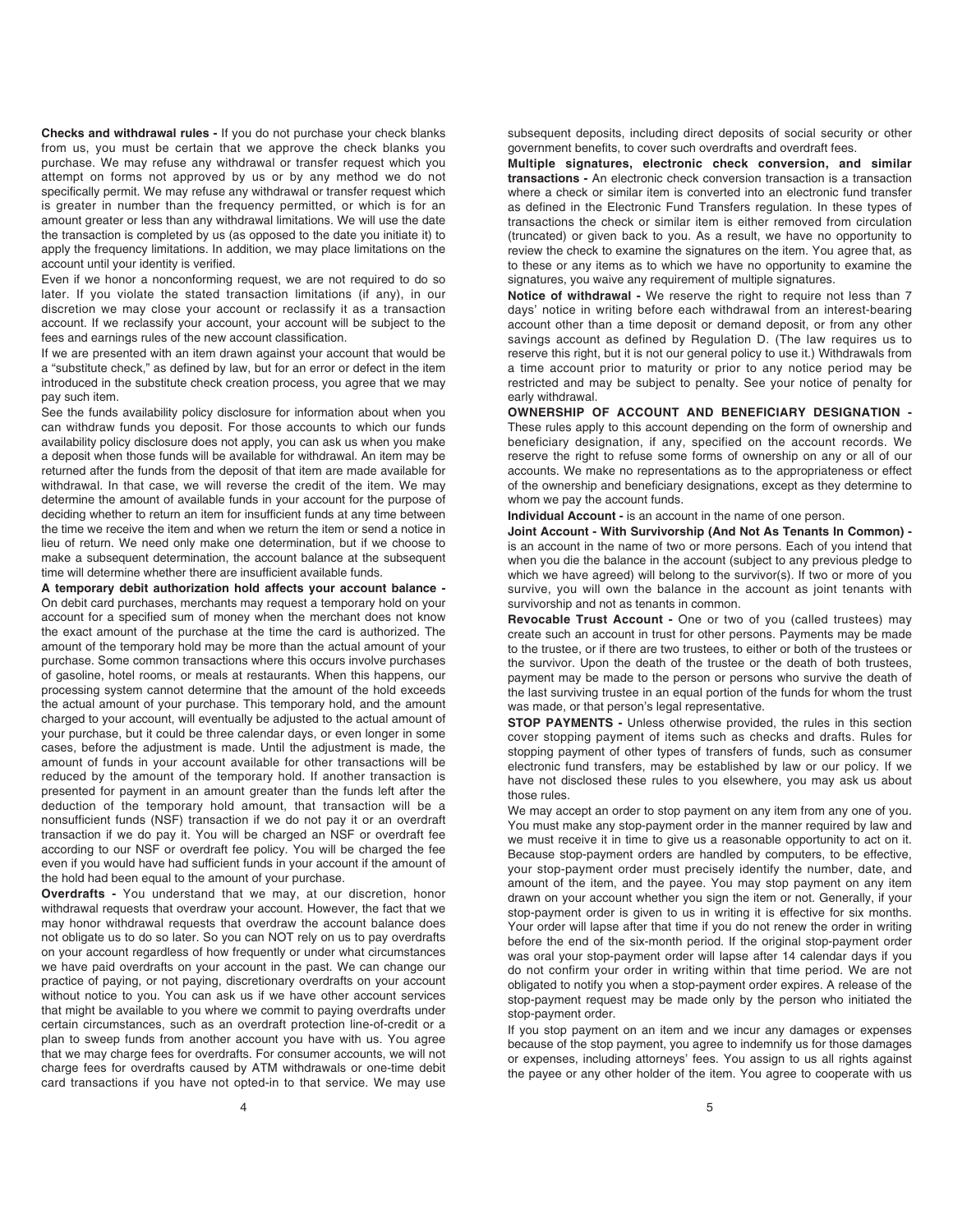in any legal actions that we may take against such persons. You should be aware that anyone holding the item may be entitled to enforce payment against you despite the stop-payment order.

**TELEPHONE TRANSFERS -** A telephone transfer of funds from this account to another account with us, if otherwise arranged for or permitted, may be made by the same persons and under the same conditions generally applicable to withdrawals made in writing. Unless a different limitation is disclosed in writing, we restrict the number of transfers from a savings account to another account or to third parties, to a maximum of six per month (less the number of "preauthorized transfers" during the month). Other account transfer restrictions may be described elsewhere.

**TRANSFER LIMITATIONS -** For savings and money market accounts you may make up to six transfers or withdrawals by means of a preauthorized, automatic, or telephonic transfer to another account of yours or to a third party or by check, debit card, or similar order to a third party during any calendar month (or statement cycle of at least four weeks). A preauthorized transfer includes any arrangement with us to pay a third party from your account at (i) a predetermined time; (ii) on a fixed schedule or (iii) upon oral or written orders including orders received through the automated clearing house (ACH). If the transfer or withdrawal is initiated in person, by mail, or at an ATM then there is no limit on the number of payments that may be made directly to you, directly to us for amounts you owe us, or transfers to other accounts you have with us. Withdrawals by phone are also unlimited if you are requesting that a check be mailed to you.

**AMENDMENTS AND TERMINATION -** We may change any term of this agreement. Rules governing changes in interest rates are provided separately in the Truth-in-Savings disclosure or in another document. For other changes, we will give you reasonable notice in writing or by any other method permitted by law. We may also close this account at any time upon reasonable notice to you and tender of the account balance personally or by mail. Items presented for payment after the account is closed may be dishonored. When you close your account, you are responsible for leaving enough money in the account to cover any outstanding items to be paid from the account. Reasonable notice depends on the circumstances, and in some cases such as when we cannot verify your identity or we suspect fraud, it might be reasonable for us to give you notice after the change or account closure becomes effective. For instance, if we suspect fraudulent activity with respect to your account, we might immediately freeze or close your account and then give you notice.

If we have notified you of a change in any term of your account and you continue to have your account after the effective date of the change, you have agreed to the new term(s).

Account termination will not release the Depositor from any fees or other obligations incurred before or during the termination or for the Depositor's liability on outstanding items. If the Bank closes this account, a check for the final balance will be mailed to the Depositor at the last address that the Bank has in its records and the mailing of such check shall fully discharge the Bank of its responsibility with respect to this account.

We reserve the right to refuse deposit accounts, to refuse further deposit(s) to your account(s) or to discontinue or limit withdrawals, and to terminate the deposit relationship with any deposit account holder at any time.

**NOTICES -** Any written notice you give us is effective when we actually receive it, and it must be given to us according to the specific delivery instructions provided elsewhere, if any. We must receive it in time to have a reasonable opportunity to act on it. If the notice is regarding a check or other item, you must give us sufficient information to be able to identify the check or item, including the precise check or item number, amount, date and payee. Written notice we give you is effective when it is deposited in the United States Mail with proper postage and addressed to your mailing address we have on file. Notice to any of you is notice to all of you.

**STATEMENTS - Your duty to report unauthorized signatures, alterations and forgeries -** You must examine your statement of account with "reasonable promptness." If you discover (or reasonably should have discovered) any unauthorized signatures or alterations, you must promptly notify us of the relevant facts. As between you and us, if you fail to do

either of these duties, you will have to either share the loss with us, or bear the loss entirely yourself (depending on whether we used ordinary care and, if not, whether we substantially contributed to the loss). The loss could be not only with respect to items on the statement but other items with unauthorized signatures or alterations by the same wrongdoer.

You agree that the time you have to examine your statement and report to us will depend on the circumstances, but will not, in any circumstance, exceed a total of 30 days from when the statement is first sent or made available to you.

You further agree that if you fail to report any unauthorized signatures, alterations or forgeries in your account within 60 days of when we first send or make the statement available, you cannot assert a claim against us on any items in that statement, and as between you and us the loss will be entirely yours. This 60-day limitation is without regard to whether we used ordinary care. The limitation in this paragraph is in addition to that contained in the first paragraph of this section.

Your duty to report other errors - In addition to your duty to review your statements for unauthorized signatures, alterations and forgeries, you agree to examine your statement with reasonable promptness for any other error - such as an encoding error. In addition, if you receive or we make available either your items or images of your items, you must examine them for any unauthorized or missing indorsements or any other problems. You agree that the time you have to examine your statement and items and report to us will depend on the circumstances. However, this time period shall not exceed 60 days. Failure to examine your statement and items and report any errors to us within 60 days of when we first send or make the statement available precludes you from asserting a claim against us for any errors on items identified in that statement and as between you and us the loss will be entirely yours.

**Errors relating to electronic fund transfers or substitute checks -** For information on errors relating to electronic fund transfers (e.g., on-line, mobile, computer, debit card or ATM transactions) refer to your Electronic Fund Transfers disclosure and the sections on consumer liability and error resolution. For information on errors relating to a substitute check you received, refer to your disclosure entitled Substitute Checks and Your Rights.

**ACCOUNT TRANSFER -** This account may not be transferred or assigned without our prior written consent.

**DIRECT DEPOSITS -** If we are required for any reason to reimburse the federal government for all or any portion of a benefit payment that was directly deposited into your account, you authorize us to deduct the amount of our liability to the federal government from the account or from any other account you have with us, without prior notice and at any time, except as prohibited by law. We may also use any other legal remedy to recover the amount of our liability.

**SETOFF -** We may (without prior notice and when permitted by law) set off the funds in this account against any due and payable debt any of you owe us now or in the future. If this account is owned by one or more of you as individuals, we may set off any funds in the account against a due and payable debt a partnership owes us now or in the future, to the extent of your liability as a partner for the partnership debt. If your debt arises from a promissory note, then the amount of the due and payable debt will be the full amount we have demanded, as entitled under the terms of the note, and this amount may include any portion of the balance for which we have properly accelerated the due date.

This right of setoff does not apply to this account if prohibited by law. For example, the right of setoff does not apply to this account if: (a) it is an Individual Retirement Account or similar tax-deferred account, or (b) the debt is created by a consumer credit transaction under a credit card plan (but this does not affect our rights under any consensual security interest), or (c) the debtor's right of withdrawal only arises in a representative capacity. We will not be liable for the dishonor of any check when the dishonor occurs because we set off a debt against this account. You agree to hold us harmless from any claim arising as a result of our exercise of our right of setoff.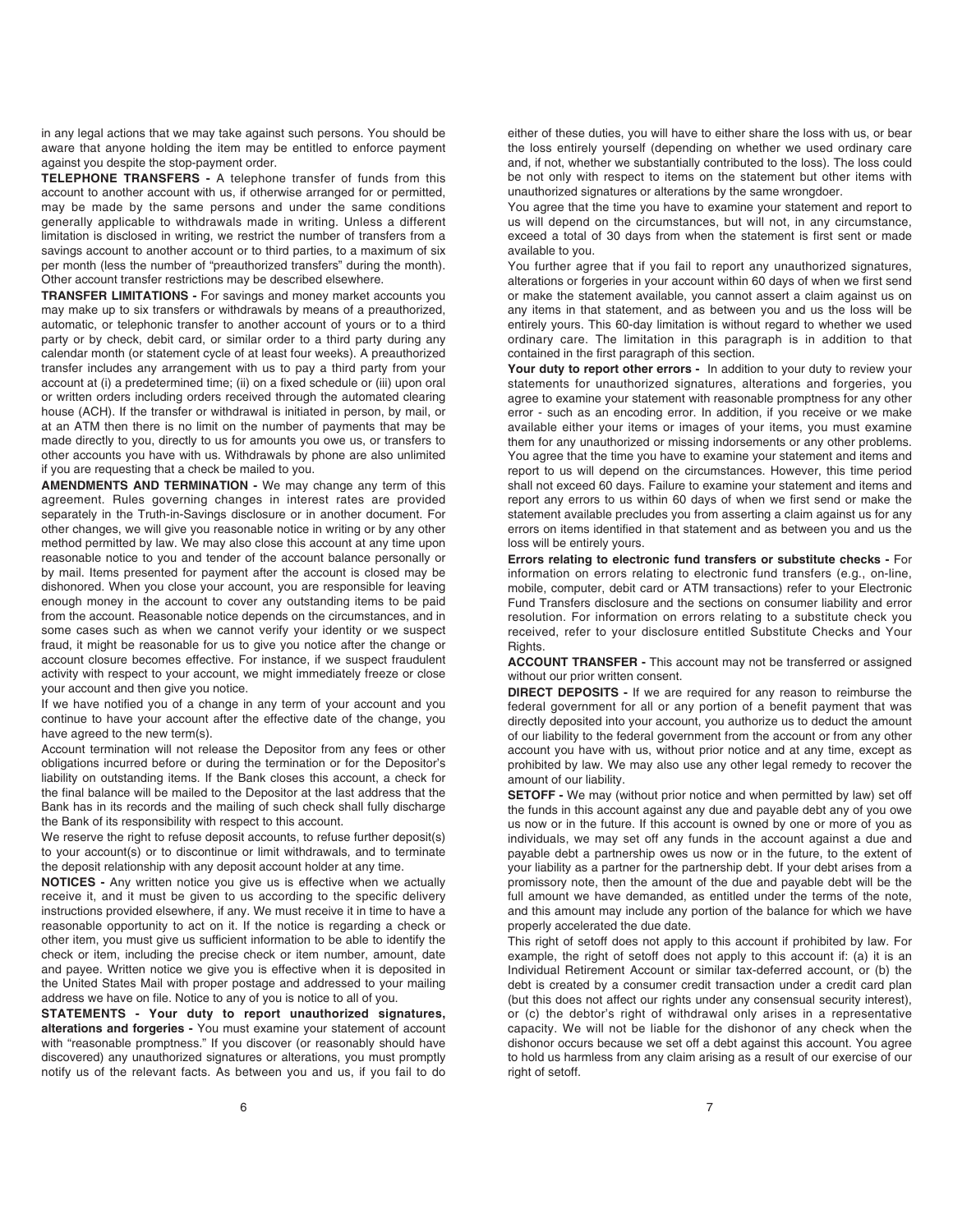**RESTRICTIVE LEGENDS OR INDORSEMENTS -** The automated processing of the large volume of checks we receive prevents us from inspecting or looking for restrictive legends, restrictive indorsements or other special instructions on every check. For this reason, we are not required to honor any restrictive legend or indorsement or other special instruction placed on checks you write unless we have agreed in writing to the restriction or instruction. Unless we have agreed in writing, we are not responsible for any losses, claims, damages, or expenses that result from your placement of these restrictions or instructions on your checks. Examples of restrictive legends placed on checks are "must be presented within 90 days" or "not valid for more than \$1,000.00." The payee's signature accompanied by the words "for deposit only" is an example of a restrictive indorsement.

**PAYMENT ORDER OF ITEMS -** The order in which items are paid is important if there is not enough money in your account to pay all of the items that are presented. The payment order can affect the number of items overdrawn or returned unpaid and the amount of the fees you may have to pay. To assist you in managing your account, we are providing you with the following information regarding how we process those items.

Our policy is to process electronic transactions first, in the order they are received on the day they are processed. We process checks and similar items second, in the order they are received on the day they are processed.

If a check, item or transaction is presented without sufficient funds in your account to pay it, we may, at our discretion, pay the item (creating an overdraft) or return the item for insufficient funds (NSF). We will not charge you a fee for paying an overdraft of an ATM or everyday debit card transaction if this is a consumer account and you have not opted-in to that service. The amounts of the overdraft and NSF fees are disclosed elsewhere, as are your rights to opt in to overdraft services for ATM and everyday debit card transactions, if applicable. We encourage you to make careful records and practice good account management. This will help you to avoid creating items without sufficient funds and potentially incurring the resulting fees.

**FACSIMILE SIGNATURES -** Unless you make advance arrangements with us, we have no obligation to honor facsimile signatures on your checks or other orders. If we do agree to honor items containing facsimile signatures, you authorize us, at any time, to charge you for all checks, drafts, or other orders, for the payment of money, that are drawn on us. You give us this authority regardless of by whom or by what means the facsimile signature(s) may have been affixed so long as they resemble the facsimile signature specimen filed with us, and contain the required number of signatures for this purpose. You must notify us at once if you suspect that your facsimile signature is being or has been misused.

**CHECK PROCESSING -** We process items mechanically by relying solely on the information encoded in magnetic ink along the bottom of the items. This means that we do not individually examine all of your items to determine if the item is properly completed, signed and indorsed or to determine if it contains any information other than what is encoded in magnetic ink. You agree that we have exercised ordinary care if our automated processing is consistent with general banking practice, even though we do not inspect each item. Because we do not inspect each item, if you write a check to multiple payees, we can properly pay the check regardless of the number of indorsements unless you notify us in writing that the check requires multiple indorsements. We must receive the notice in time for us to have a reasonable opportunity to act on it, and you must tell us the precise date of the check, amount, check number and payee. We are not responsible for any unauthorized signature or alteration that would not be identified by a reasonable inspection of the item. Using an automated process helps us keep costs down for you and all account holders.

**CHECK CASHING -** We may charge a fee for anyone that does not have an account with us who is cashing a check, draft or other instrument written on your account. We may also require reasonable identification to cash such a check, draft or other instrument. We can decide what identification is reasonable under the circumstances and such identification may be documentary or physical and may include collecting a thumbprint or fingerprint.

**INDORSEMENTS -** We may accept for deposit any item payable to you or your order, even if they are not indorsed by you. We may give cash back to any one of you. We may supply any missing indorsement(s) for any item we accept for deposit or collection, and you warrant that all indorsements are genuine.

**DEATH OR INCOMPETENCE -** You agree to notify us promptly if any person with a right to withdraw funds from your account(s) dies or is adjudicated (determined by the appropriate official) incompetent. We may continue to honor your checks, items, and instructions until: (a) we know of your death or adjudication of incompetence, and (b) we have had a reasonable opportunity to act on that knowledge. You agree that we may pay or certify checks drawn on or before the date of death or adjudication of incompetence for up to ten (10) days after your death or adjudication of incompetence unless ordered to stop payment by someone claiming an interest in the account.

**FIDUCIARY ACCOUNTS -** Accounts may be opened by a person acting in a fiduciary capacity. A fiduciary is someone who is appointed to act on behalf of and for the benefit of another. We are not responsible for the actions of a fiduciary, including the misuse of funds. This account may be opened and maintained by a person or persons named as a trustee under a written trust agreement, or as executors, administrators, or conservators under court orders. You understand that by merely opening such an account, we are not acting in the capacity of a trustee in connection with the trust nor do we undertake any obligation to monitor or enforce the terms of the trust or letters.

**CREDIT VERIFICATION -** You agree that we may verify credit and employment history by any necessary means, including preparation of a credit report by a credit reporting agency.

**LEGAL ACTIONS AFFECTING YOUR ACCOUNT -** If we are served with a subpoena, restraining order, writ of attachment or execution, levy, garnishment, search warrant, or similar order relating to your account (termed "legal action" in this section), we will comply with that legal action. Or, in our discretion, we may freeze the assets in the account and not allow any payments out of the account until a final court determination regarding the legal action. We may do these things even if the legal action involves less than all of you. In these cases, we will not have any liability to you if there are insufficient funds to pay your items because we have withdrawn funds from your account or in any way restricted access to your funds in accordance with the legal action. Any fees or expenses we incur in responding to any legal action (including, without limitation, attorneys' fees and our internal expenses) may be charged against your account. The list of fees applicable to your account(s) provided elsewhere may specify additional fees that we may charge for certain legal actions.

**SECURITY** - It is your responsibility to protect the account number(s) and access device(s) (e.g., an ATM card, point-of-sale card and/or PIN) for your account(s). Do not discuss, compare, or share information about your account number(s) or access device(s) with anyone unless you are willing to give them full use of your money. Checks and electronic withdrawals are processed by automated methods, and anyone who obtains your account number or access device could use it to withdraw money from your account, with or without your permission.

Except for consumer electronic fund transfers subject to Regulation E, you agree that if we offer you services appropriate for your account to help identify and limit fraud or other unauthorized transactions against your account, such as positive pay or commercially reasonable security procedures, and you reject those services, you will be responsible for any fraudulent or unauthorized transactions which could have been prevented by the services we offered, unless we acted in bad faith or to the extent our negligence contributed to the loss.

**Account numbers -** Thieves can encode your account number on a check which looks and functions like an authorized check and can be used to withdraw money from your account. Your account number can also be used to issue a "remotely created check." Like a typical check, a remotely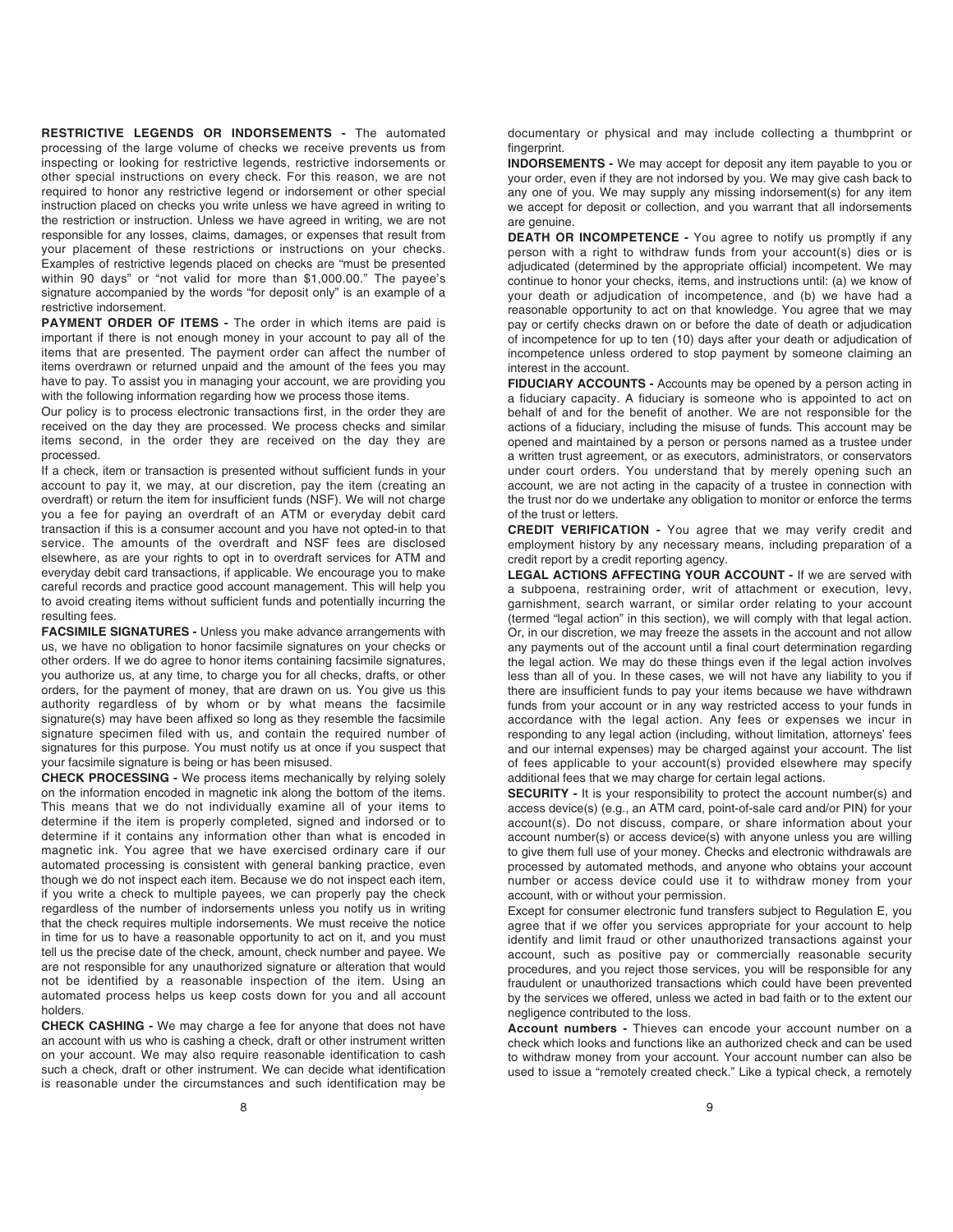created check (sometimes called a telecheck, preauthorized draft or demand draft) is a draft or check that can be used to withdraw money from your account. Unlike a typical check or draft, however, a remotely created check is not issued by the paying bank and does not contain the signature of the account owner (or a signature purported to be the signature of the account owner). If you have truly authorized the remotely created check (to purchase a service or merchandise, for example), it is properly payable. But it can be risky to authorize a remotely created check. A swindler could issue a remotely created check in an amount greater than you authorized, or issue additional remotely created checks that you have not authorized. We will not know if the withdrawal is unauthorized or in an amount greater than the amount you have authorized. Payment can be made from your account even though you did not contact us directly and order the payment.

**Access devices -** If you furnish your access device and grant actual authority to make transfers to someone who then exceeds that authority, you will be liable for the transfers unless we have been notified that transfers by that person are no longer authorized. Please review the additional information you have received or will receive regarding transfers by access device.

**Blank checks -** You must also take precaution in safeguarding your blank checks. Notify us at once if you think your blank checks have been lost or stolen. As between you and us, if you are negligent in safeguarding your checks, you must bear the loss entirely yourself, or share the loss with us if we failed to use ordinary care which substantially contributes to the loss.

**TELEPHONIC INSTRUCTIONS -** Unless required by law or we have agreed otherwise in writing, we are not required to act upon instructions you give us via facsimile transmission or leave by voice mail or on a telephone answering machine.

**CLAIM OF LOSS -** If you claim a credit or refund because of a forgery, alteration, or any other unauthorized withdrawal, you agree to cooperate with us in the investigation of the loss, including giving us an affidavit containing whatever reasonable information we require concerning your account, the transaction, and the circumstances surrounding the loss. You will notify law enforcement authorities of any criminal act related to the claim of lost, missing, or stolen checks or unauthorized withdrawals. We will have a reasonable period of time to investigate the facts and circumstances surrounding any claim of loss. Unless we have acted in bad faith, we will not be liable for special or consequential damages, including loss of profits or opportunity, or for attorneys' fees incurred by you.

You agree that you will not waive any rights you have to recover your loss against anyone who is obligated to repay, insure, or otherwise reimburse you for your loss. You will pursue your rights or, at our option, assign them to us so that we may pursue them. Our liability will be reduced by the amount you recover or are entitled to recover from these other sources.

**EARLY WITHDRAWAL PENALTIES (and involuntary withdrawals) -** We may impose early withdrawal penalties on a withdrawal from a time account even if you don't initiate the withdrawal. For instance, the early withdrawal penalty may be imposed if the withdrawal is caused by our setoff against funds in the account or as a result of an attachment or other legal process. We may close your account and impose the early withdrawal penalty on the entire account balance in the event of a partial early withdrawal. See your notice of penalty for early withdrawals for additional information.

**ADDRESS OR NAME CHANGES -** You are responsible for notifying us of any change in your address or your name. Unless we agree otherwise, change of address or name must be made in writing by at least one of the account holders. Informing us of your address or name change on a check reorder form is not sufficient. We will attempt to communicate with you only by use of the most recent address you have provided to us. If provided elsewhere, we may impose a service fee if we attempt to locate you.

**RESOLVING ACCOUNT DISPUTES -** We may place an administrative hold on the funds in your account (refuse payment or withdrawal of the funds) if it becomes subject to a claim adverse to (1) your own interest; (2) others claiming an interest as survivors or beneficiaries of your account; or (3) a claim arising by operation of law. The hold may be placed for such

period of time as we believe reasonably necessary to allow a legal proceeding to determine the merits of the claim or until we receive evidence satisfactory to us that the dispute has been resolved. We will not be liable for any items that are dishonored as a consequence of placing a hold on funds in your account for these reasons.

**WAIVER OF NOTICES -** To the extent permitted by law, you waive any notice of non-payment, dishonor or protest regarding any items credited to or charged against your account. For example, if you deposit a check and it is returned unpaid or we receive a notice of nonpayment, we do not have to notify you unless required by federal Regulation CC or other law.

**ACH AND WIRE TRANSFERS -** This agreement is subject to Article 4A of the Uniform Commercial Code - Fund Transfers as adopted in the state in which you have your account with us. If you originate a fund transfer and you identify by name and number a beneficiary financial institution, an intermediary financial institution or a beneficiary, we and every receiving or beneficiary financial institution may rely on the identifying number to make payment. We may rely on the number even if it identifies a financial institution, person or account other than the one named. You agree to be bound by automated clearing house association rules. These rules provide, among other things, that payments made to you, or originated by you, are provisional until final settlement is made through a Federal Reserve Bank or payment is otherwise made as provided in Article 4A-403(a) of the Uniform Commercial Code. If we do not receive such payment, we are entitled to a refund from you in the amount credited to your account and the party originating such payment will not be considered to have paid the amount so credited. Credit entries may be made by ACH. If we receive a payment order to credit an account you have with us by wire or ACH, we are not required to give you any notice of the payment order or credit.

**PLEDGES -** Each owner of this account may pledge all or any part of the funds in it for any purpose to which we agree. Any pledge of this account must first be satisfied before the rights of any surviving account owner or account beneficiary become effective. For example, if an account has two owners and one of the owners pledges the account (i.e., uses it to secure a debt) and then dies, (1) the surviving owner's rights in this account do not take effect until the debt has been satisfied, and (2) the debt may be satisfied with the funds in this account.

**POWER OF ATTORNEY -** You may wish to appoint an agent to conduct transactions on your behalf. (We, however, have no duty or agreement whatsoever to monitor or insure that the acts of the agent are for your benefit.) This may be done by allowing your agent to sign in that capacity on the signature card or by separate form, such as a power of attorney. A power of attorney continues until your death or the death of the person given the power. If the power of attorney is not "durable," it is revoked when you become incompetent. We may continue to honor the transactions of the agent until: (a) we have received written notice or have actual knowledge of the termination of the authority or the death of an owner, and (b) we have had a reasonable opportunity to act on that notice or knowledge. You agree not to hold us responsible for any loss or damage you may incur as a result of our following instructions given by an agent acting under a valid power of attorney.

**STALE-DATED CHECKS -** We are not obligated to, but may at our option, pay a check, other than a certified check, presented for payment more than six months after its date. If you do not want us to pay a stale-dated check, you must place a stop-payment order on the check in the manner we have described elsewhere.

**FDIC INSURANCE -** Funds in your account(s) with us are insured by the Federal Deposit Insurance Corporation (FDIC) and backed by the full faith and credit of the United States. The amount of insurance coverage you have depends on the number of accounts you have with us that are of different "ownership." An individual account is one unique form of "ownership"; a joint account, a pay-on-death account, and a self directed qualified retirement account (e.g., an IRA) are examples of some of the others. Deposit insurance for a person's self directed qualified retirement account is up to \$250,000. (An IRA is a self directed qualified retirement account as is any account where the owner decides where and how to invest the balance.) Funds are insured to \$250,000 per depositor for the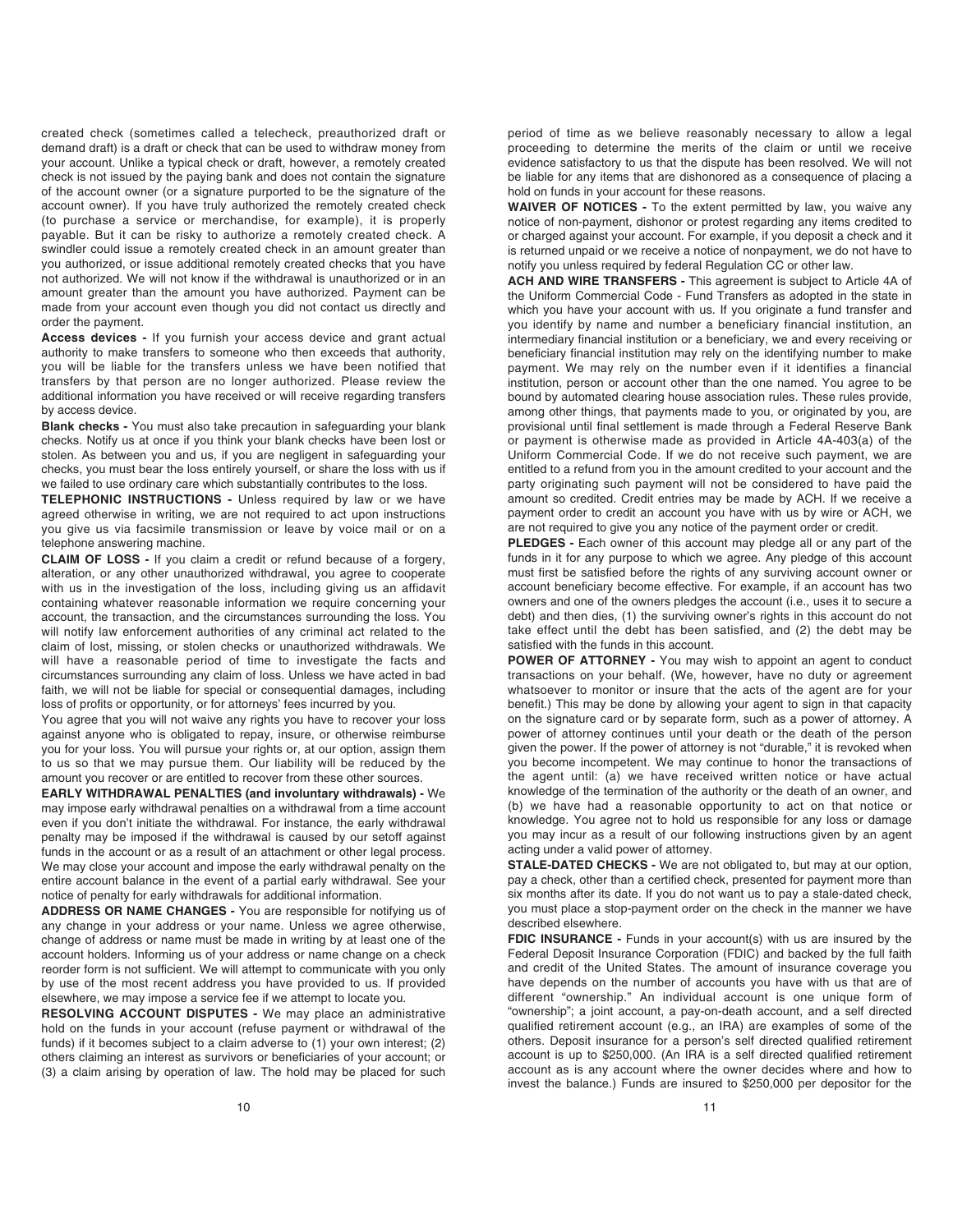total of funds combined in all of your other insured accounts with us. If you want a more detailed explanation or additional information, you may ask us or contact the FDIC. You can also visit the FDIC website at www.fdic.gov and click on the Deposit Insurance link. The link includes detailed contact information as well as a deposit insurance estimator.

**UNCLAIMED PROPERTY -** The law establishes procedures under which unclaimed property must be surrendered to the state. (We may have our own rules regarding dormant accounts, and if we charge a fee for dormant accounts it will be disclosed to you elsewhere.) Generally, the funds in your account are considered unclaimed if you have not had any activity or communication with us regarding your account over a period of years. Ask us if you want further information about the period of time or type of activity that will prevent your account from being unclaimed. If your funds are surrendered to the state, you may be able to reclaim them, but your claim must be presented to the state. Once your funds are surrendered, we no longer have any liability or responsibility with respect to the funds.

**UTMA ACCOUNTS -** Under the Uniform Transfers to Minors Act, the funds in the account are owned by the child who has unconditional use of the account when he or she reaches the age of majority. Before that time, the account may be accessed only by the custodian (or successor custodian), and the funds must be used for the benefit of the child. We, however, have no duty or agreement whatsoever to monitor or insure that the acts of the custodian (or successor custodian) are for the child's benefit. We are not responsible to monitor age or eligibility for an UTMA account, even though our records may include the minor's date of birth. It is the custodian's responsibility to properly distribute the funds in the account upon the minor's death or attainment of the age of majority. For this type of account, the child's SSN/TIN is used for the Backup Withholding Certification.

**CASH TRANSACTION REPORTING -** To help law enforcement agencies detect illegal activities, the law requires all financial institutions to gather and report information on some types of cash transactions. If the information we need to complete the report is not provided, we are required to refuse to handle the transaction. If you have any questions regarding these rules, please contact your local Internal Revenue Service office.

**BACKUP WITHHOLDING/TIN CERTIFICATION -** Federal tax law requires us to report interest payments we make to you of \$10 or more in a year, and to include your taxpayer identification number (TIN) on the report (the taxpayer identification number is your social security number if you are an individual). Interest includes dividends, interest and bonus payments for purposes of this rule. Therefore, we require you to provide us with your TIN and to certify that it is correct. In some circumstances, federal law requires us to withhold and pay to the IRS a percentage of the interest that is earned on funds in your accounts. This is known as backup withholding. We will not have to withhold interest payments when you open your account if you certify your TIN and certify that you are not subject to backup withholding due to underreporting of interest. (There are special rules if you do not have a TIN but have applied for one, if you are a foreign person, or if you are exempt from the reporting requirements.) We may subsequently be required to begin backup withholding if the IRS informs us that you supplied an incorrect TIN or that you underreported your interest income.

**LOST, DESTROYED, OR STOLEN CERTIFIED, CASHIER'S OR TELLER'S CHECKS -** Under some circumstances you may be able to assert a claim for the amount of a lost, destroyed, or stolen certified, cashier's or teller's check. To assert the claim: (a) you must be the remitter (or drawer of a certified check) or payee of the check, (b) we must receive notice from you describing the check with reasonable certainty and asking for payment of the amount of the check, (c) we must receive the notice in time for us to have a reasonable opportunity to act on it, and (d) you must give us a declaration (in a form we require) of your loss with respect to the check. You can ask us for a declaration form. Even if all of these conditions are met, your claim may not be immediately enforceable. We may pay the check until the ninetieth day after the date of the check (or date of acceptance of a certified check). Therefore, your claim is not enforceable until the ninetieth day after the date of the check or date of acceptance, and the conditions listed above have been met. If we have not already paid the

check, on the day your claim is enforceable we become obligated to pay you the amount of the check. We will pay you in cash or issue another certified check.

At our option, we may pay you the amount of the check before your claim becomes enforceable. However, we will require you to agree to indemnify us for any losses we might suffer. This means that if the check is presented after we pay your claim, and we pay the check, you are responsible to cover our losses. We may require you to provide a surety bond to assure that you can pay us if we suffer a loss.

**CHANGING ACCOUNT PRODUCTS -** We may change your account to another product offered by us at any time by giving you notice that your account will be changed to another product on a specified date. If your account is a time account, the change will not occur before the next maturity date of your account. If you do not close your account before the date specified in the notice, we may change your account to that other product on the date specified in the notice.

**TRANSACTIONS BY MAIL -** You may deposit checks by mail. You should indorse the check being sent through the mail with the words "For Deposit Only" and should include your correct account number underneath to ensure the check is credited to the correct account. You should use the pre-encoded checking deposit slips found behind your checks in your checkbook. If you do not use your deposit slip or provide us with instructions indicating how or where the check should be credited, we may apply it to any account or any loan balance you have with us or we may return the check to you. Receipts for such transactions will be mailed to you. Following your deposit, examine your statement carefully or call us to ensure that we received the item. Do not send cash through the mail for deposit.

**ONLINE BANKING SERVICES -** If your account is a joint account, a request for Online Banking Services from one account holder will be deemed a request from all account holders and each of you agrees that any account holder has the authority to use the Online Banking and Bill Payment Service. All account holders agree to be jointly and severally liable under the terms of the Online Banking Agreements and all other agreements that govern your account. In addition, if you give your Password to any other person, you will be deemed to have authorized that person to access any of your accounts listed in the Online Banking Service.

# **ELECTRONIC FUND TRANSFERS YOUR RIGHTS AND RESPONSIBILITIES**

—————————————

Indicated below are types of Electronic Fund Transfers we are capable of handling, some of which may not apply to your account. Please read this disclosure carefully because it tells you your rights and obligations for the transactions listed. You should keep this notice for future reference.

**Electronic Fund Transfers Initiated By Third Parties.** You may authorize a third party to initiate electronic fund transfers between your account and the third party's account. These transfers to make or receive payment may be one-time occurrences or may recur as directed by you. These transfers may use the Automated Clearing House (ACH) or other payments network. Your authorization to the third party to make these transfers can occur in a number of ways. For example, your authorization to convert a check to an electronic fund transfer or to electronically pay a returned check charge can occur when a merchant provides you with notice and you go forward with the transaction (typically, at the point of purchase, a merchant will post a sign and print the notice on a receipt). In all cases, these third party transfers will require you to provide the third party with your account number and bank information. This information can be found on your check as well as on a deposit or withdrawal slip. Thus, you should only provide your bank and account information (whether over the phone, the Internet, or via some other method) to trusted third parties whom you have authorized to initiate these electronic fund transfers. Examples of these transfers include, but are not limited to: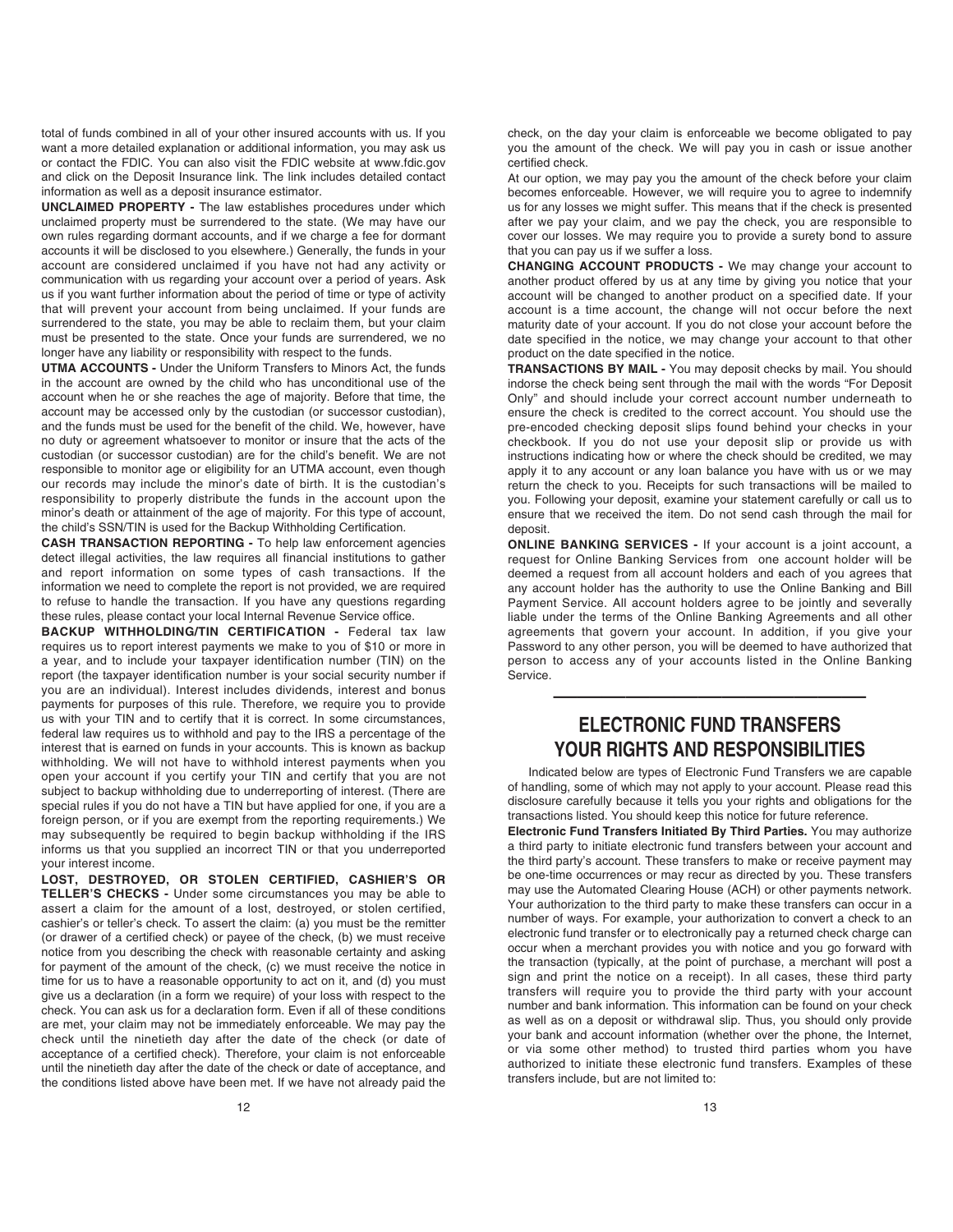- **Preauthorized credits.** You may make arrangements for certain direct deposits (such as U.S. Treasury, Social Security, and Employers payroll) to be accepted into your checking or savings account(s).
- **Preauthorized payments.** You may make arrangements to pay certain recurring bills from your checking and statement savings account(s).
- **Electronic check conversion.** You may authorize a merchant or other payee to make a one-time electronic payment from your checking account using information from your check to pay for purchases or pay bills.
- **Electronic returned check charge.** You may authorize a merchant or other payee to initiate an electronic funds transfer to collect a charge in the event a check is returned for insufficient funds.

Please also see **Limitations on frequency of transfers** section regarding limitations that apply to money market deposit accounts.

**Custom Call Telephone Banking - types of transfers -** You may access your account by telephone 24 hours a day, seven days a week at 1-800- 796-9020 using your personal identification number, a touch tone phone, and your account numbers, to:

- **•** transfer funds from checking to checking, savings, and money market accounts
- **•** transfer funds from statement savings to checking, savings, and money market accounts
- **•** make payments from checking or statement savings to loan accounts with us
- **•** get information about:
	- **-** the account balance of checking, savings, money market, or certificate of deposit account(s)
	- **-** the last 10 deposits to checking, savings, money market, or certificate of deposit accounts
	- **-** the last 10 withdrawals from checking, savings, money market, or certificate of deposit accounts

Please also see **Limitations on frequency of transfers** section regarding limitations that apply to telephone transfers.

**ATM Transfers - types of transfers, dollar limitations, and charges -** You may access your account(s) by ATM using your ATM card and personal identification number or Debit Card and personal identification number, to:

- **•** make deposits to checking account(s)
	- **-** only at ATM's we own and operate
- **•** make deposits to statement savings account(s)
	- **-** only at ATM's we own and operate
- **•** get cash withdrawals from checking account(s)
	- **-** daily limit is determined upon the bank's receipt of a completed application
	- **-** refer to our separate fee schedule for charges that may apply
- **•** get cash withdrawals from statement savings account(s)
	- **-** daily limit is determined upon the bank's receipt of a completed application
- **-** refer to our separate fee schedule for charges that may apply
- **•** transfer funds between checking and statement savings account(s)
- **•** get information about:
	- **-** the account balance of your checking account(s)
	- **-** the account balance of your statement savings account(s)
- **•** change your personal identification number (PIN)
- Some of these services may not be available at all terminals.

Please also see **Limitations on frequency of transfers** section regarding limitations that apply to ATM transfers.

**Types of ATM Card Point-of-Sale Transactions -** You may access your checking account(s) to purchase goods (in person), pay for services (in person), get cash from a merchant, if the merchant permits, or from a participating financial institution, and do anything that a participating merchant will accept.

#### **Point-of-Sale Transactions - dollar limitations -** Using your card:

**•** daily limit is determined upon the bank's receipt of a completed application

**Types of Debit Card Point-of-Sale Transactions -** You may access your checking account(s) to purchase goods (in person, online, or by phone), pay for services (in person, online, or by phone), get cash from a merchant, if the merchant permits, or from a participating financial institution, and do anything that a participating merchant will accept.

**Point-of-Sale Transactions - dollar limitations -** Using your card:

**•** daily limit is determined upon the bank's receipt of a completed application

Please also see **Limitations on frequency of transfers** section regarding limitations that apply to debit card transactions.

**Currency Conversion and Cross-Border Transaction Fees.** If you effect a transaction with your Debit Card in a currency other than US Dollars, Mastercard® will convert the charge into a US Dollar amount. The Mastercard currency conversion procedure includes use of either a government-mandated exchange rate, or a wholesale exchange rate selected by Mastercard. The exchange rate Mastercard uses will be a rate in effect on the day the transaction is processed. This rate may differ from the rate in effect on the date of purchase or the date the transaction was posted to your account.

Mastercard charges us a Currency Conversion Assessment of 20 basis points (.2% of the transaction) for performing the currency conversion. In addition, Mastercard charges us an Issuer Cross-Border Assessment of 90 basis points (.9% of the transaction) on all cross-border transactions regardless of whether there is a currency conversion. As a result, we charge you a Currency Conversion fee of .2% and a Cross-Border Transaction fee of .9%. The Cross-Border Transaction fee is charged on all cross-border transactions regardless of whether there is a currency conversion. A cross-border transaction is a transaction processed through the Global Clearing Management System or the Mastercard Debit Switch in which the country of the merchant is different than the country of the cardholder.

**Advisory Against Illegal Use.** You agree not to use your card(s) for illegal gambling or other illegal purpose. Display of a payment card logo by, for example, an online merchant does not necessarily mean that transactions are lawful in all jurisdictions in which the cardholder may be located.

**Mastercard Automatic Billing Updater Notice of Right to Opt Out.**  Your Debit Mastercard will be automatically enrolled in the free Mastercard® Automatic Billing Updater (ABU) service. With ABU, your account files will be updated when information changes because of a product upgrade, card expiration, loss or theft, account closure or other changes. A participating merchant can access that updated card information before requesting a payment. Since not all merchants participate, you should also contact the merchants directly if your card information changes. You are entitled to opt out of this service. You may opt out at any time.

If you want to opt out, phone us at 800-444-4300, email us at info@winterhillbank.com, or notify us through our website at winterhillbank.com/contact-us. You must include your account name and last six digits of your card number. If you opt out, you may opt back in if you decide you want the Mastercard Automatic Billing Updater service in the future. You may opt in the same way(s) that you can opt out.

**Custom Serve eBanking/Mobile Banking Services - types of transfers, dollar limitations, and charges -** You may access your account(s) by computer by logging on to winterhillbank.com and using your user identification number and password or your mobile phone or access device, to:

- **•** transfer funds from checking to checking, savings, statement savings, and money market accounts
- **•** transfer funds from statement savings to checking, savings, statement savings, and money market accounts
- **•** make payments from checking or statement savings to loan account(s) with us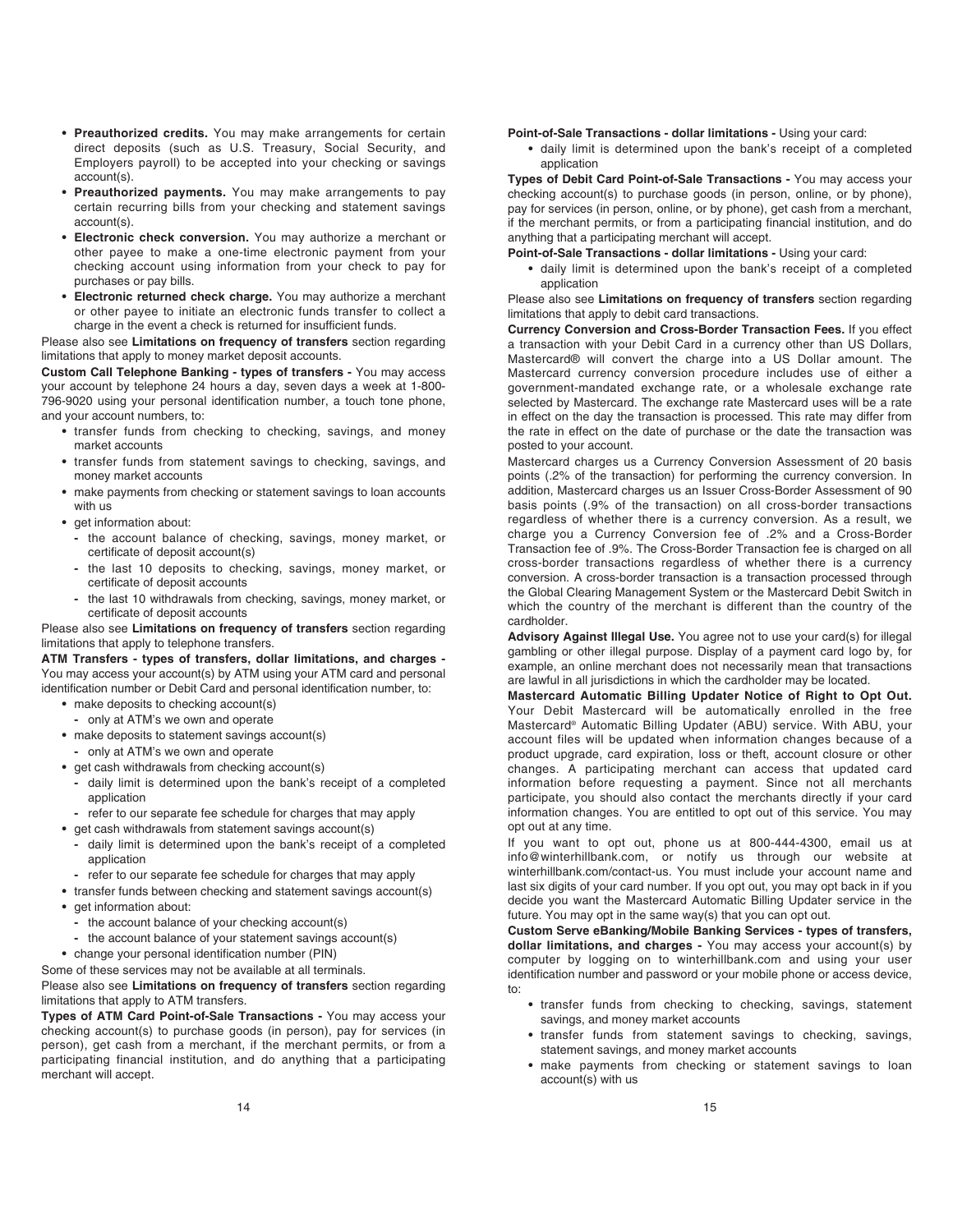- **•** make payments from checking to third parties such as payments made through the bank's Custom Serve ePay Banking Service
	- **-** you may transfer no more than \$10,000.00 per payment
	- **-** refer to our separate fee schedule for charges that may apply
- **•** get information about:
	- **-** the account balance of checking, savings, statement savings, certificate of deposit, money market, and all loan account(s)
- **-** the current and previous month's statements

You must be enrolled in online banking in order to use Mobile Banking.

Please also see **Limitations on frequency of transfers** section regarding limitations that apply to computer transfers.

**Limitations on frequency of transfers.** In addition to those limitations on transfers elsewhere described, if any, the following limitations apply:

**•** Transfers from a Prestige money market account to another account or to third parties by preauthorized, automatic, telephone, or computer transfer or by check, debit card, or similar order to third parties are limited to six per month.

#### **FEES**

- **•** We do not charge for direct deposits to any type of account.
- **•** We do not charge for preauthorized payments from any type of account.
- **•** Refer to our separate fee schedule for charges that may apply.
- Except as indicated elsewhere, we do not charge for these electronic fund transfers.

**ATM Operator/Network Fees.** When you use an ATM not owned by us, you may be charged a fee by the ATM operator or any network used (and you may be charged a fee for a balance inquiry even if you do not complete a fund transfer).

#### **DOCUMENTATION**

- **Terminal transfers.** You can get a receipt at the time you make a transfer to or from your account using an automated teller machine or point-of-sale terminal. However, you may not get a receipt if the amount of the transfer is \$15 or less.
- **Preauthorized credits.** If you have arranged to have direct deposits made to your account at least once every 60 days from the same person or company, the person or company making the deposit will tell you every time they send us the money, or you can call us at 1- 800-444-4300 or 617-666-8600 to find out whether or not the deposit has been made.
- **Periodic statements.**

You will get a monthly account statement from us for your checking and statement savings accounts.

For passbook accounts, if the only possible electronic transfers to or from your account are preauthorized credits, we do not send periodic statements. You may bring your passbook to us and we will record any electronic deposits that were made since the last time you brought in your passbook.

#### **PREAUTHORIZED PAYMENTS**

**• Right to stop payment and procedure for doing so.** If you have told us in advance to make regular payments out of your account, you can stop any of these payments. Here is how:

Call or write us at the telephone number or address listed in this disclosure in time for us to receive your request 3 business days or more before the payment is scheduled to be made. If you call, we may also require you to put your request in writing and get it to us within 14 days after you call.

Please refer to our separate fee schedule for the amount we will charge you for each stop-payment order you give.

**• Notice of varying amounts.** If these regular payments may vary in amount, the person you are going to pay will tell you, 10 days before each payment, when it will be made and how much it will be. (You may choose instead to get this notice only when the payment would differ by more than a certain amount from the previous payment, or when the amount would fall outside certain limits that you set.)

**• Liability for failure to stop payment of preauthorized transfer.** If you order us to stop one of these payments 3 business days or more before the transfer is scheduled, and we do not do so, we will be liable for your losses or damages.

#### **FINANCIAL INSTITUTION'S LIABILITY**

**Liability for failure to make transfers.** If we do not complete a transfer to or from your account on time or in the correct amount according to our agreement with you, we will be liable for your losses or damages. However, there are some exceptions. We will not be liable, for instance:

- (1) If, through no fault of ours, you do not have enough money in your account to make the transfer.
- (2) If you have an overdraft line and the transfer would go over the credit limit.
- (3) If the automated teller machine where you are making the transfer does not have enough cash.
- (4) If the terminal or system was not working properly and you knew about the breakdown when you started the transfer.
- (5) If circumstances beyond our control (such as fire or flood) prevent the transfer, despite reasonable precautions that we have taken.
- (6) There may be other exceptions stated in our agreement with you.

#### **CONFIDENTIALITY**

We will disclose information to third parties about your account or the transfers you make:

(1) where it is necessary for completing transfers; or

- (2) in order to verify the existence and condition of your account for a third party, such as a credit bureau or merchant; or
- (3) in order to comply with government agency or court orders; or
- (4) as explained in the separate Privacy Disclosure.

### **UNAUTHORIZED TRANSFERS**

#### **(a) Consumer liability.**

**•** Generally. Tell us AT ONCE if you believe your card and/or code has been lost or stolen, or if you believe that an electronic fund transfer has been made without your permission using information from your check. Telephoning is the best way of keeping your possible losses down. You could lose all the money in your account (plus your maximum overdraft line of credit). If you tell us within 2 business days after you learn of the loss or theft of your card and/or code, you can lose no more than \$50 if someone used your card and/or code without your permission.

If you do NOT tell us within 2 business days after you learn of the loss or theft of your card and/or code, and we can prove we could have stopped someone from using your card and/or code without your permission if you had told us, you could lose as much as \$500.

Also, if your statement shows transfers that you did not make, including those made by card, code or other means, tell us at once. If you do not tell us within 60 days after the statement was mailed to you, you may not get back any money you lost after the 60 days if we can prove that we could have stopped someone from taking the money if you had told us in time.

If a good reason (such as a long trip or a hospital stay) kept you from telling us, we will extend the time periods.

**•** Additional Limits on Liability for Debit Card. You will not be liable for any unauthorized transactions using your Debit Card if: (i) you can demonstrate that you have exercised reasonable care in safeguarding your card from the risk of loss or theft, and (ii) upon becoming aware of a loss or theft, you promptly report the loss or theft to us. Mastercard is a registered trademark, and the circles design is a trademark of Mastercard International Incorporated.

**(b) Contact in event of unauthorized transfer.** If you believe your card and/or code has been lost or stolen, call or write us at the telephone number or address listed in this disclosure. You should also call the number or write to the address listed in this disclosure if you believe a transfer has been made using the information from your check without your permission.

#### **ERROR RESOLUTION NOTICE**

In Case of Errors or Questions About Your Electronic Transfers, Call or Write us at the telephone number or address listed in this disclosure, as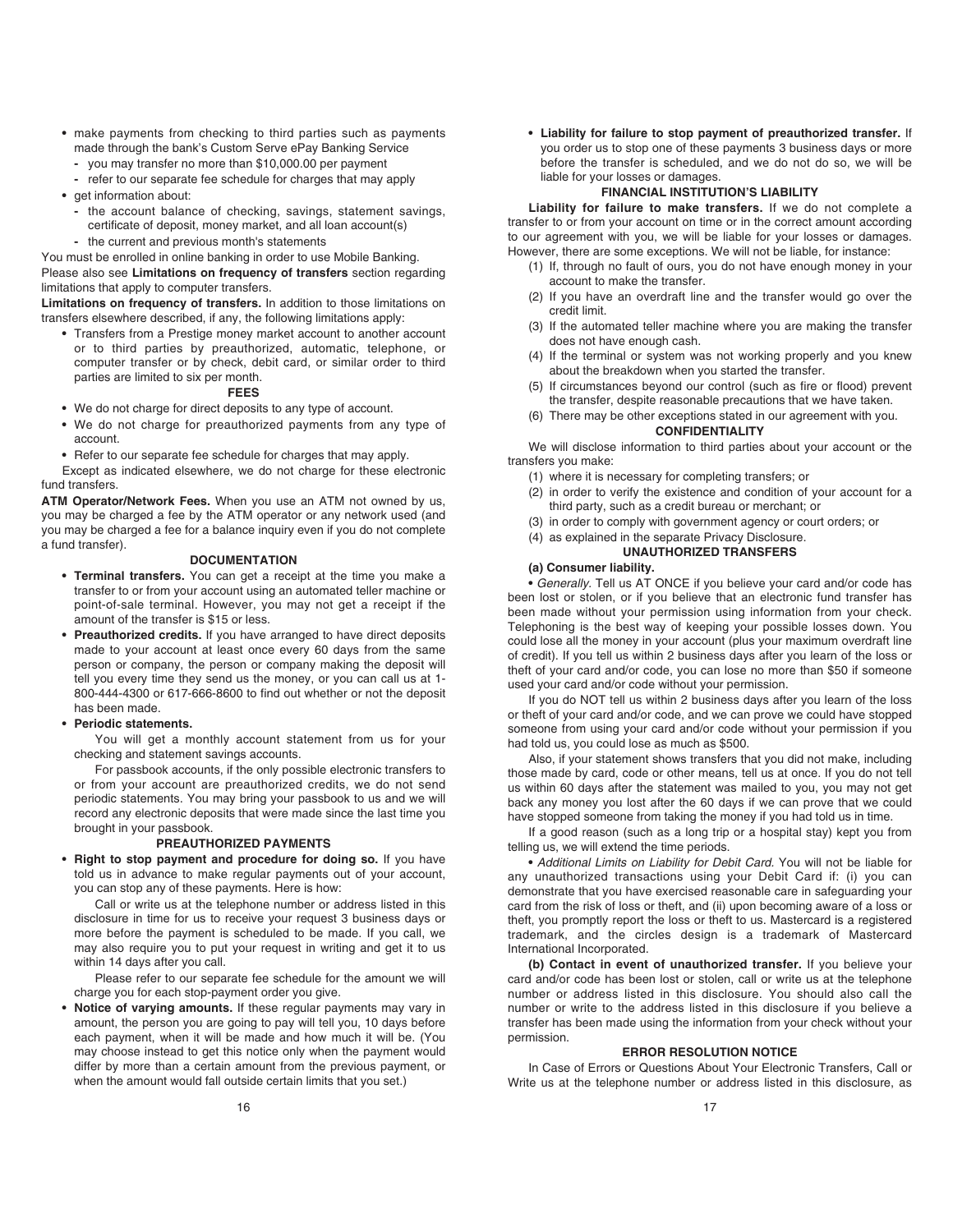soon as you can, if you think your statement or receipt is wrong or if you need more information about a transfer listed on the statement or receipt. We must hear from you no later than 60 days after we sent the FIRST statement on which the problem or error appeared.

(1) Tell us your name and account number (if any).

- (2) Describe the error or the transfer you are unsure about, and explain as clearly as you can why you believe it is an error or why you need more information.
- (3) Tell us the dollar amount of the suspected error.

If you tell us orally, we may require that you send us your complaint or question in writing within 10 business days.

We will determine whether an error occurred within 10 business days (20 business days if the transfer involved a new account) after we hear from you and will correct any error promptly. If we need more time, however, we may take up to 45 days (90 days if the transfer involved a new account, a point-of-sale transaction, or a foreign-initiated transfer) to investigate your complaint or question. If we decide to do this, we will credit your account within 10 business days (20 business days if the transfer involved a new account) for the amount you think is in error, so that you will have the use of the money during the time it takes us to complete our investigation. If we ask you to put your complaint or question in writing and we do not receive it within 10 business days, we may not credit your account. Your account is considered a new account for the first 30 days after the first deposit is made, unless each of you already has an established account with us before this account is opened.

We will tell you the results within three business days after completing our investigation. If we decide that there was no error, we will send you a written explanation.

You may ask for copies of the documents that we used in our investigation.

WINTER HILL BANK OPERATIONS CENTER P.O. BOX 9105 SOMERVILLE, MASSACHUSETTS 02144 Business Days: Monday through Friday Excluding Federal Holidays Phone: (617) 666-8600 MORE DETAILED INFORMATION IS AVAILABLE ON REQUEST

# ————————————— **YOUR ABILITY TO WITHDRAW FUNDS**

This policy statement applies to "transaction" accounts and savings accounts. Transaction accounts, in general, are accounts which permit an unlimited number of payments to third persons and an unlimited number of telephone and preauthorized transfers to other accounts of yours with us. Checking accounts are the most common transaction accounts. Feel free to ask us whether any of your other accounts might also be under this policy.

Our policy is to make funds from your check deposits available to you on the first business day after the day we receive your deposit. Electronic direct deposits, wires and cash deposits will be available on the day we receive the deposit. Once the funds are available, you can withdraw them in cash and we will use the funds to pay checks that you have written.

Please remember that even after we have made funds available to you, and you have withdrawn the funds, you are still responsible for checks you deposit that are returned to us unpaid and for any other problems involving your deposit.

For determining the availability of your deposits, every day is a business day, except Saturdays, Sundays, and federal holidays. If you make a deposit before closing on a business day that we are open, we will consider that day to be the day of your deposit. However, if you make a deposit after closing or on a day we are not open, we will consider that the deposit was made on the next business day we are open.

If you make a deposit at an ATM before 2:30 P.M. on a business day that we are open, we will consider that day to be the day of your deposit.

If we cash a check for you that is drawn on another bank, we may withhold the availability of a corresponding amount of funds that are already in your account. Those funds will be available at the time funds from the check we cashed would have been available if you had deposited it.

#### **DEPOSITS MADE THROUGH MOBILE DEPOSIT**

Deposits after 3:00 P.M. or on a day we are not open will be treated as deposited on the next business day that we are open. Although Mobile Deposits use technology as a delivery method, checks deposited through Mobile Deposit are processed in the same manner as a paper check deposit made at a branch and are NOT considered "electronic direct deposits" for purposes of funds availability.

#### **LONGER DELAYS MAY APPLY**

**Case-by-case delays.** In some cases, we will not make all of the funds that you deposit by check available to you on the first business day after the day of your deposit. Depending on the type of check that you deposit, funds may not be available until the second business day after the day of your deposit. The first \$300 of your deposits, however, will be available on the first business day.

If we are not going to make all of the funds from your deposit available on the first business day, we will notify you at the time you make your deposit. We will also tell you when the funds will be available. If your deposit is not made directly to one of our employees, or if we decide to take this action after you have left the premises, we will mail you the notice by the day after we receive your deposit.

Safequard exceptions. In addition, funds you deposit by check may be delayed for a longer period under the following circumstances:

- We believe a check you deposit will not be paid.
- You deposit checks totaling more than \$6,000 on any one day.
- You redeposit a check that has been returned unpaid.
- You have overdrawn your account repeatedly in the last six months.

There is an emergency, such as failure of computer or communications equipment.

We will notify you if we delay your ability to withdraw funds for any of these reasons, and we will tell you when the funds will be available. They will generally be available no later than the seventh business day after the day of your deposit.

#### **SPECIAL RULES FOR NEW ACCOUNTS**

If you are a new customer, the following special rules will apply during the first 30 days your account is open.

Funds from electronic direct deposits, wires and cash deposits to your account will be available on the day we receive the deposit. Funds from the first \$6,000 of a day's total deposits of cashier's, certified, teller's, traveler's, and federal, state and local government checks will be available on the first business day after the day of your deposit if the deposit meets certain conditions. For example, the checks must be payable to you. The excess over \$6,000 will be available on the seventh business day after the day of your deposit. If your deposit of these checks (other than a U.S. Treasury check) is not made in person to one of our employees, the first \$6,000 will not be available until the second business day after the day of your deposit.

Funds from all other check deposits will be available on the seventh business day after the day of your deposit.

# ————————————— **SUBSTITUTE CHECKS AND YOUR RIGHTS**

As our customer we think it's important for you to know about substitute checks. The following Substitute Check Disclosure provides information about substitute checks and your rights. So you will recognize substitute checks when you receive them, we have included a copy of the front side of a substitute check along with an explanation of the substitute check's components.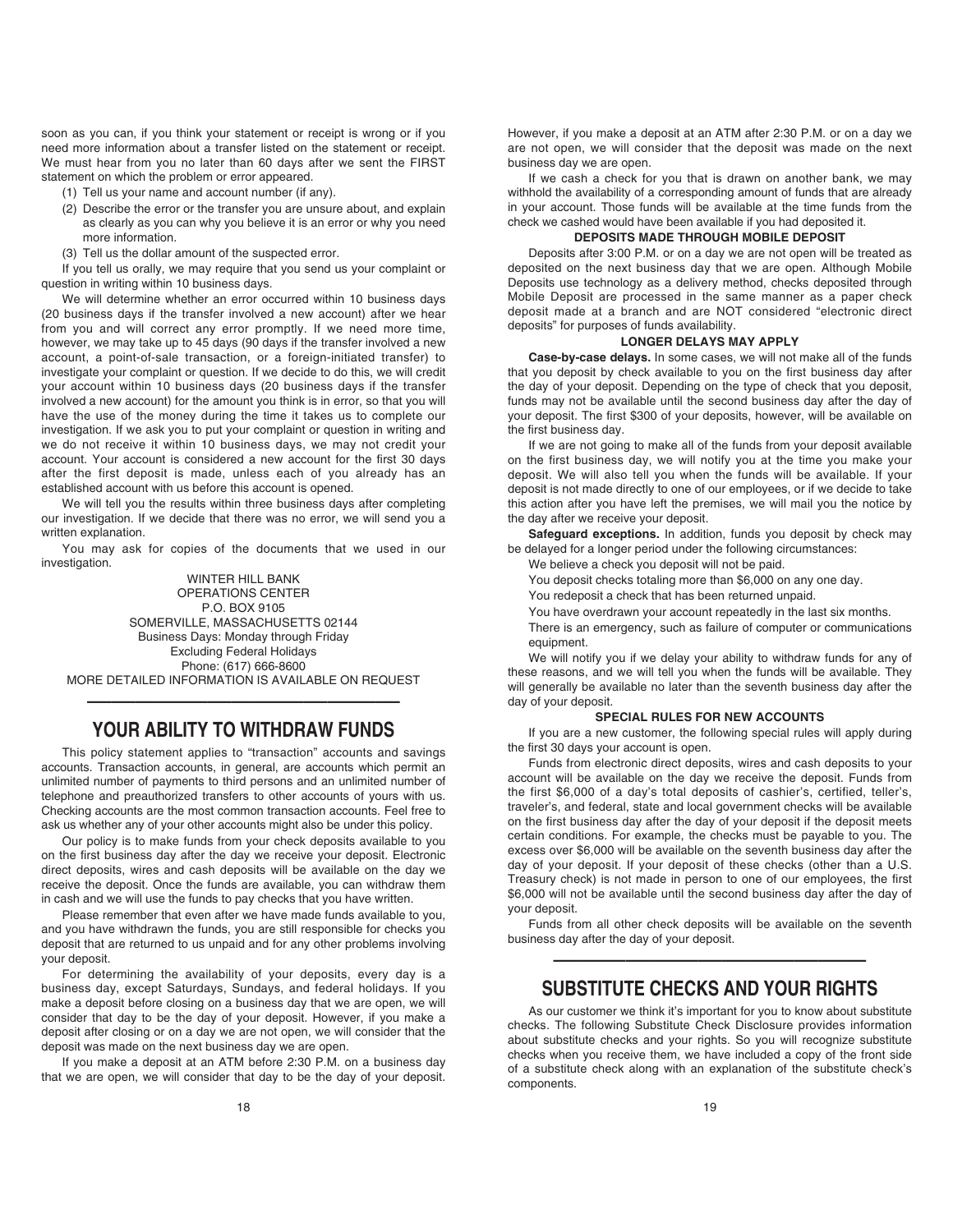#### **What is a substitute check?**

To make check processing faster, federal law permits banks to replace original checks with "substitute checks." These checks are similar in size to original checks with a slightly reduced image of the front and back of the original check. The front of a substitute check states: "This is a legal copy of your check. You can use it the same way you would use the original check." You may use a substitute check as proof of payment just like the original check.

Some or all of the checks that you receive back from us may be substitute checks. This notice describes rights you have when you receive substitute checks from us. The rights in this notice do not apply to original checks or to electronic debits to your account. However, you have rights under other law with respect to those transactions.

#### **What are my rights regarding substitute checks?**

In certain cases, federal law provides a special procedure that allows you to request a refund for losses you suffer if a substitute check is posted to your account (for example, if you think that we withdrew the wrong amount from your account or that we withdrew money from your account more than once for the same check). The losses you may attempt to recover under this procedure may include the amount that was withdrawn from your account and fees that were charged as a result of the withdrawal (for example, bounced check fees).

The amount of your refund under this procedure is limited to the amount of your loss or the amount of the substitute check, whichever is less. You also are entitled to interest on the amount of your refund if your account is an interest-bearing account. If your loss exceeds the amount of the substitute check, you may be able to recover additional amounts under other law.

If you use this procedure, you may receive up to \$2,500 of your refund (plus interest if your account earns interest) within 10 business days after we received your claim and the remainder of your refund (plus interest if your account earns interest) not later than 45 calendar days after we received your claim.

We may reverse the refund (including any interest on the refund) if we later are able to demonstrate that the substitute check was correctly posted to your account.

#### **How do I make a claim for a refund?**

If you believe that you have suffered a loss relating to a substitute check that you received and that was posted to your account, please contact us at:

> Winter Hill Bank 371 Summer Street Somerville, MA 02144 800-444-4300

You must contact us within 40 calendar days of the date that we mailed (or otherwise delivered by a means to which you agreed) the substitute check in question or the account statement showing that the substitute check was posted to your account, whichever is later. We will extend this time period if you were not able to make a timely claim because of extraordinary circumstances.

Your claim must include —

- A description of why you have suffered a loss (for example, you think the amount withdrawn was incorrect);
- An estimate of the amount of your loss;
- An explanation of why the substitute check you received is insufficient to confirm that you suffered a loss; and
- A copy of the substitute check or the following information to help us identify the substitute check: the check number, the amount of the check, the date of the check, the name of the person to whom you wrote the check, and the account number.

## **SUBSTITUTE CHECK IMAGE**

Below is an image of a sample substitute check. The numbers listed below the image correspond with the numbers on or near the substitute check image and the corresponding text explains the various components of a substitute check.

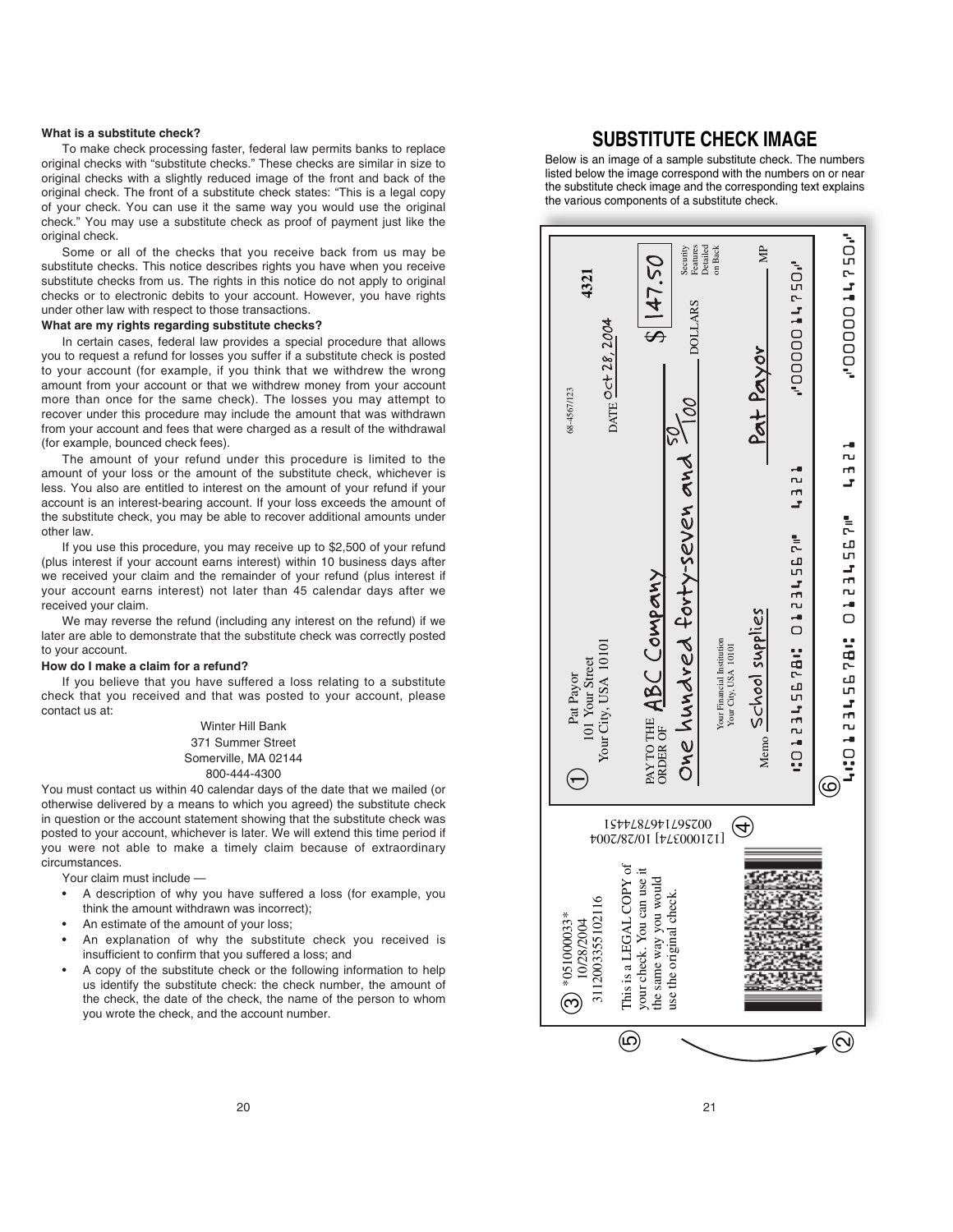These numbers correspond with the numbers on the Substitute Check Image:

- 1 An image of the original check appears in the upper right-hand corner of the substitute check.
- 2 A substitute check is the same size as a standard business check.
- 3 The information in asterisks relates to the "reconverting bank"—the financial institution that created the substitute check.
- 4 The information in brackets (appears sideways facing check image) relates to the "truncating bank"—the financial institution that took the original check out of the check processing system.
- 5 The Legal Legend states: This is a LEGAL COPY of your check. You can use it the same way you would use the original check.
- 6 The MICR lines at the bottom of the image of the original and at the bottom of the substitute check are the same except for the "4" at the beginning of the MICR line on the substitute check, which indicates that it is a substitute check being moved forward for collection purposes. It is also possible for the MICR line on the substitute check to begin with a "5" if the item is being returned. The rest of the MICR line is the same as the original check to ensure that it is processed as though it were the original.

# ————————————— **TRUTH-IN-SAVINGS DISCLOSURE**

### □ **SMART CHOICE CHECKING ACCOUNT**

This is a non-interest bearing account.

**Minimum balance to open the account -** You must deposit \$10.00 to open this account.

#### □ **STUDENT CHOICE CHECKING ACCOUNT**

This is a non-interest bearing account.

**Minimum balance to open the account -** You must deposit \$10.00 to open this account.

#### □ **CUSTOM ADVANTAGE CHECKING ACCOUNT**

This is a non-interest bearing account.

**Minimum balance to open the account -** You must deposit \$10.00 to open this account.

#### **Additional Terms:**

This account provides free ATMs and unlimited refunds of other bank's ATM fees (US ATMs only) if the following requirements are met: Have a direct deposit of at least \$200.00 per monthly statement cycle; and conduct three electronic bill pays per monthly statement cycle; and receive Estatements. ATM fees are not refunded if all three criteria are not met during the statement cycle.

#### □ **CUSTOMPLUS RELATIONSHIP CHECKING ACCOUNT**

This is a non-interest bearing account.

**Minimum balance to open the account -** You must deposit \$10.00 to open this account.

**Minimum balance to avoid imposition of fees -** A monthly maintenance fee of \$10.00 will be imposed every statement cycle if the combined daily balance in the account and any of the following: Passbook Savings, Statement Savings, Prestige Money Market, or Passbook Money Market falls below \$2,500.00 any day of the cycle.

#### □ **CLASSIC NOW CHECKING ACCOUNT (VARIABLE RATE)**

The interest rate for your account is \_\_\_\_\_\_\_% with an annual

percentage yield of \_\_\_\_\_\_\_%.

**Rate Information -** Your interest rate and annual percentage yield may change.

**Determination of rate and frequency of change -** At our discretion, we may change the interest rate on your account at any time.

**Interest compounding and crediting frequency -** Interest will be compounded and credited to your account every month.

**Effect of closing an account -** If you close your account before interest is credited, you will not receive the accrued interest.

**Minimum balance to open the account -** You must deposit \$10.00 to open this account.

**Minimum balance to avoid imposition of fees -** A monthly maintenance fee of \$10.00 will be imposed every statement cycle if the balance in the account falls below \$100.00 any day of the cycle.

**Minimum balance to obtain the annual percentage yield disclosed -** You must maintain a minimum balance of \$10.00 in the account each day to obtain the disclosed annual percentage yield.

**Daily balance computation method -** We use the daily balance method to calculate the interest on your account. This method applies a daily periodic rate to the principal in the account each day.

**Accrual of interest on noncash deposits -** Interest begins to accrue on the business day you deposit noncash items (for example, checks).

## □ **SUPER NOW CHECKING ACCOUNT**

### **(VARIABLE RATE)**

• **Tier 1 -** If your daily balance is \$2,000.00 or more, the interest rate paid on the entire balance in your account will be \_\_\_\_\_\_\_% with an

annual percentage yield of —————%.

**Tier 2 - If your daily balance is more than \$9.99, but less than** \$2,000.00, the interest rate paid on the entire balance in your account

will be \_\_\_\_\_\_\_% with an annual percentage yield of \_\_\_\_\_\_\_\_%.

**Rate Information -** Your interest rate and annual percentage yield may change.

**Determination of rate and frequency of change -** At our discretion, we may change the interest rate on your account at any time.

**Interest compounding and crediting frequency -** Interest will be compounded and credited to your account every month.

**Effect of closing an account -** If you close your account before interest is credited, you will not receive the accrued interest.

**Minimum balance to open the account -** You must deposit \$2,000.00 to open this account.

**Minimum balance to avoid imposition of fees -** A monthly maintenance fee of \$10.00 will be imposed every statement cycle if the balance in the account falls below \$2,000.00 any day of the cycle.

**Minimum balance to obtain the annual percentage yield disclosed -** You must maintain a minimum balance of \$10.00 in the account each day to obtain the disclosed annual percentage yield.

**Daily balance computation method -** We use the daily balance method to calculate the interest on your account. This method applies a daily periodic rate to the principal in the account each day.

**Accrual of interest on noncash deposits -** Interest begins to accrue on the business day you deposit noncash items (for example, checks).

### **PRESTIGE MONEY MARKET DEPOSIT ACCOUNT (CHECKING) (VARIABLE-RATE - TIERED)**

• **Tier 1 -** If your daily balance is \$3,000,000.00 or more, the interest rate paid on the entire balance in your account will be \_\_\_\_\_\_\_% with an

annual percentage yield of \_\_\_\_\_\_\_\_%.

 $\%$ .

• **Tier 2 -** If your daily balance is more than \$499,999.99, but less than \$3,000,000.00, the interest rate paid on the entire balance in your account will be \_\_\_\_\_\_\_% with an annual percentage yield of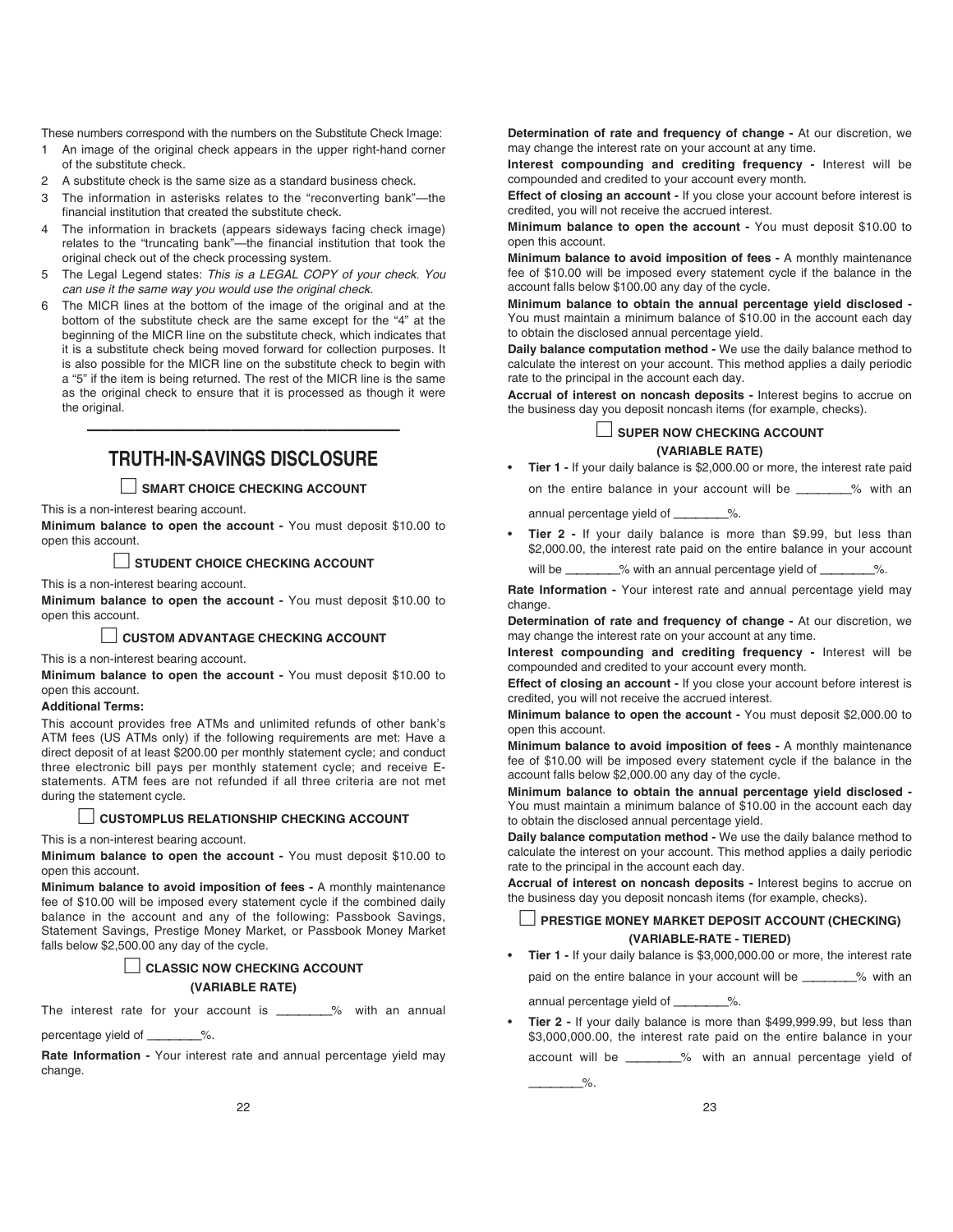- **Tier 3** If your daily balance is more than \$249,999.99, but less than \$500,000.00, the interest rate paid on the entire balance in your account will be —————% with an annual percentage yield of
- **Tier 4** If your daily balance is more than \$99,999.99, but less than \$250,000.00, the interest rate paid on the entire balance in your account will be —————% with an annual percentage yield of

• **Tier 5 -** If your daily balance is more than \$24,999.99, but less than \$100,000.00, the interest rate paid on the entire balance in your

account will be —————% with an annual percentage yield of  $\circ$ 

• **Tier 6 -** If your daily balance is more than \$9.99, but less than \$25,000.00, the interest rate paid on the entire balance in your account

will be \_\_\_\_\_\_\_% with an annual percentage yield of \_\_\_

**Rate Information -** Your interest rate and annual percentage yield may change.

**Determination of rate and frequency of change -** At our discretion, we may change the interest rate on your account at any time.

**Interest compounding and crediting frequency -** Interest will be compounded and credited to your account every month.

**Effect of closing an account -** If you close your account before interest is credited, you will not receive the accrued interest.

**Minimum balance to open the account -** You must deposit \$2,500.00 to open this account.

**Minimum balance to avoid imposition of fees -** A monthly maintenance fee of \$10.00 will be imposed every statement cycle if the balance in the account falls below \$2,500.00 any day of the cycle.

**Minimum balance to obtain the annual percentage yield disclosed -** You must maintain a minimum balance of \$10.00 in the account each day to obtain the disclosed annual percentage yield.

**Daily balance computation method -** We use the daily balance method to calculate the interest on your account. This method applies a daily periodic rate to the principal in the account each day.

**Accrual of interest on noncash deposits -** Interest begins to accrue on the business day you deposit noncash items (for example, checks).

#### **Transaction limitations:**

 $\%$ .

 $\%$ .

Transfers from a Prestige Money Market Deposit account to another account or to third parties by preauthorized, automatic, telephone, or computer transfer or by check, draft, or similar order to third parties are limited to six per monthly statement cycle.

A fee of \$10.00 will apply for each transaction in excess of six per monthly statement cycle.

The minimum check withdrawal amount is \$250.00.

#### □ **VARIABLE-RATE SAVINGS ACCOUNTS**

#### **(PASSBOOK, STATEMENT SAVINGS AND CLUB)**

The interest rate for your account is \_\_\_\_\_\_\_\_% with an annual percentage

#### yield of \_\_\_\_\_\_\_\_%.

**Rate Information -** Your interest rate and annual percentage yield may change.

**Determination of rate and frequency of change -** At our discretion, we may change the interest rate on your account at any time.

**Interest compounding and crediting frequency -** Interest will be compounded and credited to your account every month.

**Effect of closing an account - If you close your account before interest is** credited, you will not receive the accrued interest.

**Minimum balance to open the account -** You must deposit \$10.00 to open this account.

**Minimum balance to avoid imposition of fees -** A monthly maintenance fee of \$1.00 will be imposed every statement cycle if the balance in the account falls below \$10.00 any day of the cycle.

**Minimum balance to obtain the annual percentage yield disclosed -** You must maintain a minimum balance of \$10.00 in the account each day to obtain the disclosed annual percentage yield.

**Daily balance computation method -** We use the daily balance method to calculate the interest on your account. This method applies a daily periodic rate to the principal in the account each day.

**Accrual of interest on noncash deposits -** Interest begins to accrue on the business day you deposit noncash items (for example, checks).

#### □ **FIXED RATE CERTIFICATE OF DEPOSIT**

**Rate Information -** The interest rate on your account is \_\_\_\_\_\_\_\_\_% with

an annual percentage yield of \_\_\_\_\_\_\_\_\_%. You will be paid this rate until first maturity.

**Time requirements - Your account will mature \_** 

**Compounding frequency -** Interest will be compounded every month.

**Crediting frequency -** Interest will be credited to your account every month.

**Effect of closing an account -** If you close your account before interest is credited, you will not receive the accrued interest.

**Minimum balance to open the account -** You must deposit \$500.00 to open this account.

**Minimum balance to obtain the annual percentage yield disclosed -** You must maintain a minimum balance of \$500.00 in the account each day to obtain the disclosed annual percentage yield.

**Daily balance computation method -** We use the daily balance method to calculate the interest on your account. This method applies a daily periodic rate to the principal in the account each day.

**Accrual of interest on noncash deposits -** Interest begins to accrue on the business day you deposit noncash items (for example, checks). **Transaction limitations:**

You may not make any deposits into your account before maturity.

Withdrawals of principal from your account before maturity will be subject to an early withdrawal penalty.

You can withdraw interest any time after it is credited to your account. You can only withdraw interest credited to your account before renewal without penalty.

**Early withdrawal penalties** (a penalty may be imposed for withdrawals before maturity) -

- If your account has a term of one year or less, we may impose a penalty of three months interest on the amount withdrawn.
- If your account has a term of more than one year, we may impose a penalty of six months interest on the amount withdrawn.

In certain circumstances such as the death or adjudication of mental incompetence of an owner of this account, the law permits, or in some cases requires, the waiver of the early withdrawal penalty. Other exceptions may also apply, for example, if this is part of an IRA or other tax-deferred savings plan.

**Withdrawal of interest prior to maturity -** The annual percentage yield assumes interest will remain on deposit until maturity. A withdrawal will reduce earnings.

**Automatically renewable time account -** This account will automatically renew at maturity. You may prevent renewal if you withdraw the funds in the account at maturity (or within the grace period mentioned below, if any) or we receive written notice from you within the grace period mentioned below, if any. If you prevent renewal, interest will continue to accrue after final maturity for up to seven calendar days. The interest rate will be the last rate in effect immediately before maturity.

You will have seven calendar days after maturity to withdraw the funds without a penalty.